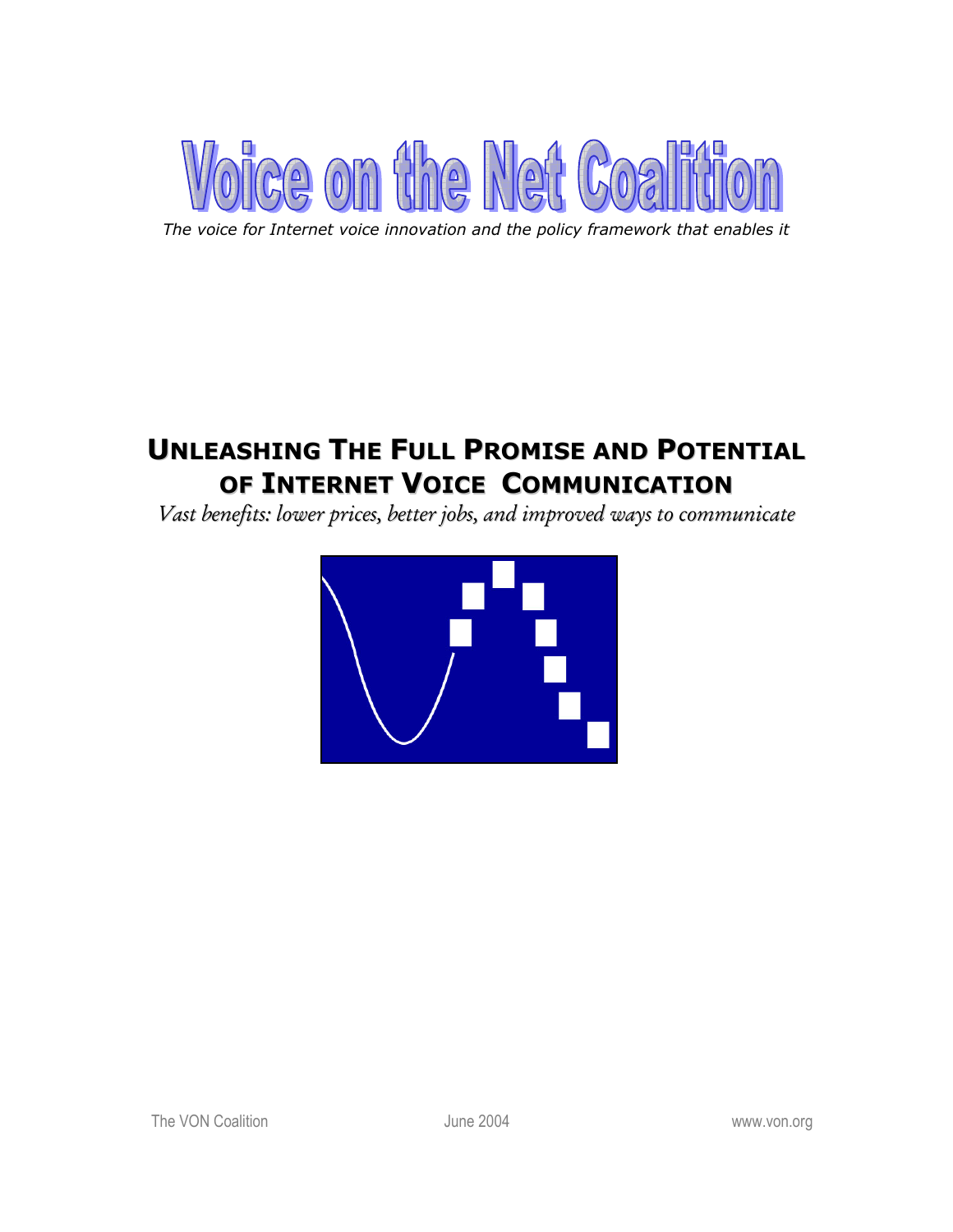# **UNLEASHING THE PROMISE OF INTERNET VOICE COMMUNICATION** ACHIEVING VAST NEW BENEFITS WITHOUT THE NEED FOR LEGACY PHONE REGULATION *The Voice on the Net (VON) Coalition*

Over the last two decades, Internet innovations like e-mail, the world-wide-web, and e-commerce have unleashed powerful transformations that that have changed almost every aspect of our lives, grown our economy, and increased our standard of living. On the horizon are a new wave of Internet based voice advances that promise to make talking more affordable, businesses more productive, jobs more plentiful, and the Internet more valuable.

Innovators around the globe are pumping out promising new voice applications that use high-speed Internet to deliver old services in fundamentally new ways. They are on the road to a dramatic transformation in the way we communicate – converging Internet text, voice and video in entirely new ways. At the forefront of this revolution is a new generation of Voice over the Internet (VoIP) advancements that harness the power of the Internet to transform the way we can talk.

To help promote this future, the nation's leading VoIP companies, on the cutting edge of developing and delivering voice innovations, have come together to advance regulatory policies that enable Americans to enjoy the full promise and potential of VoIP. The group of companies who make up the Voice on the Net or VON Coalition, believe regulators should refrain from applying traditional telephone regulations that could stall consumer benefits, while industry and government find new solutions and ways to address important concerns without imposing legacy telephone regulations to VoIP.

The VON Coalition includes AT&T, BMX, Callipso, CallSmart, Convedia, Covad, IceNet, iBasis, Intel, Intrado, MCI, Microsoft, PointOne, Pulver.com, Skype, TeleGlobe, Texas Instruments, VocalData, and Voiceglo. Together they believe that American's are fundamentally better off with a generally hands off regulatory approach to Internet and Internet based services like VoIP. Since its inception, the VON Coalition has consistently advocated that federal and state regulators maintain current policies of refraining from extending legacy regulations to Internet services, including VoIP. More information about the VON Coalition can be obtained at the following website: http://www.von.org.

The Coalition understands that VoIP is and can continue to deliver important benefits including:

- dramatic cost savings for consumers
- reduced operational costs for providers
- innovative new features for users
- increased competition for communities
- greater infrastructure investment
- accelerated broadband deployment
- improvements in emergency services
- lower cost communications for rural America and government users
- increased access for persons with disabilities, and
- increased productivity for our economy.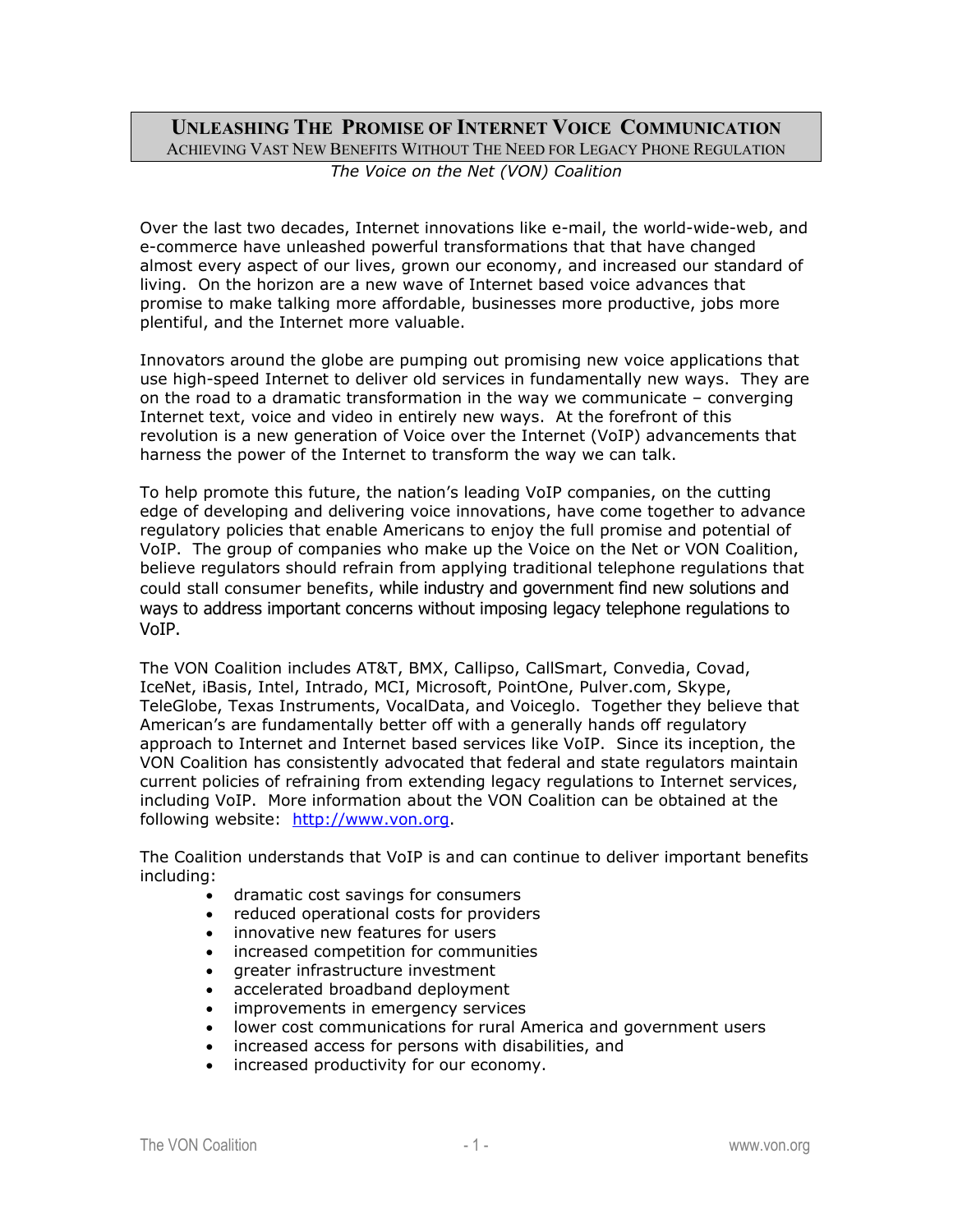The potential for a vast new wave of VoIP-led technological innovation is here. But in order to unlock the vast new productivity, economic growth, and consumer benefits that lie ahead, policymakers need to help overcome a set of emerging policy challenges and nurture future innovation. To achieve these many benefits, the FCC, Congress, and the states need only maintain their successful hands off approach to regulating all forms of Internet communications.

The VON Coalition asks policymakers to classify VoIP as unregulated information services subject exclusively to federal jurisdiction. The Coalition acknowledges that there are important social policy issues where the FCC and state regulators have a legitimate role. But the companies believe these issues can be more effectively addressed without imposing heavy handed legacy telephone regulations to innovative Internet voice communications. For example, the VON Coalition supports efforts to address critical issues like the availability of 911 emergency services and disability access through voluntary and other efforts that that don't require imposing heavy regulation that could stifle voice innovations.

With respect to Universal Service, the Coalition favors reforming the Universal Service Fund to ensure its sustainability through a system of fair contributions from all providers through either a telephone number-based or connection based contribution system. Likewise, as a way to ensure

#### **VoIP innovation can be:**

- $\checkmark$  a force for increased competition
- $\checkmark$  a platform for innovation
- $\checkmark$  a driver of broadband deployment
- $\checkmark$  a vehicle for consumer benefits, and
- $\checkmark$  an enabler of economic growth

fair compensation for carriers, the group favors an overhaul of the outmoded intercarrier compensation regime which is now a hodgepodge of implicit subsidies.

This paper previews a vision for a new communications future and the Internet voice technologies that can drive it. It provides key insights into the breakthrough voice applications that will unleash the next wave of Internet innovation -- its benefits and challenges – and outlines the concrete steps that policymakers must take to realize its potential.

# **HOW VOIP TRANSFORMS INTERNET COMMUNICATIONS**

The technology behind VoIP works very much like e-mail. Rather than connecting directly over a single dedicated open circuit, the data is sent over the Internet in packets of data and reassembled on the receiving end. Because voice data packets can be interspersed between other e-mail and web page traffic on the Internet, the process doesn't use as much bandwidth and makes phone calls essentially as cheap to transmit as e-mail.

The combination of "IP" and "voice" completely changes the nature of voice from a simple utility service into a multifaceted information application just like e-mail, instant messaging, and video conferencing. The Internet changes voice communications into a software application allowing voice to be programmed, transformed, and converged in entirely new ways. It also allows voice communications to be integrated into almost any type of device, application or service that uses a microprocessor or touches the Internet.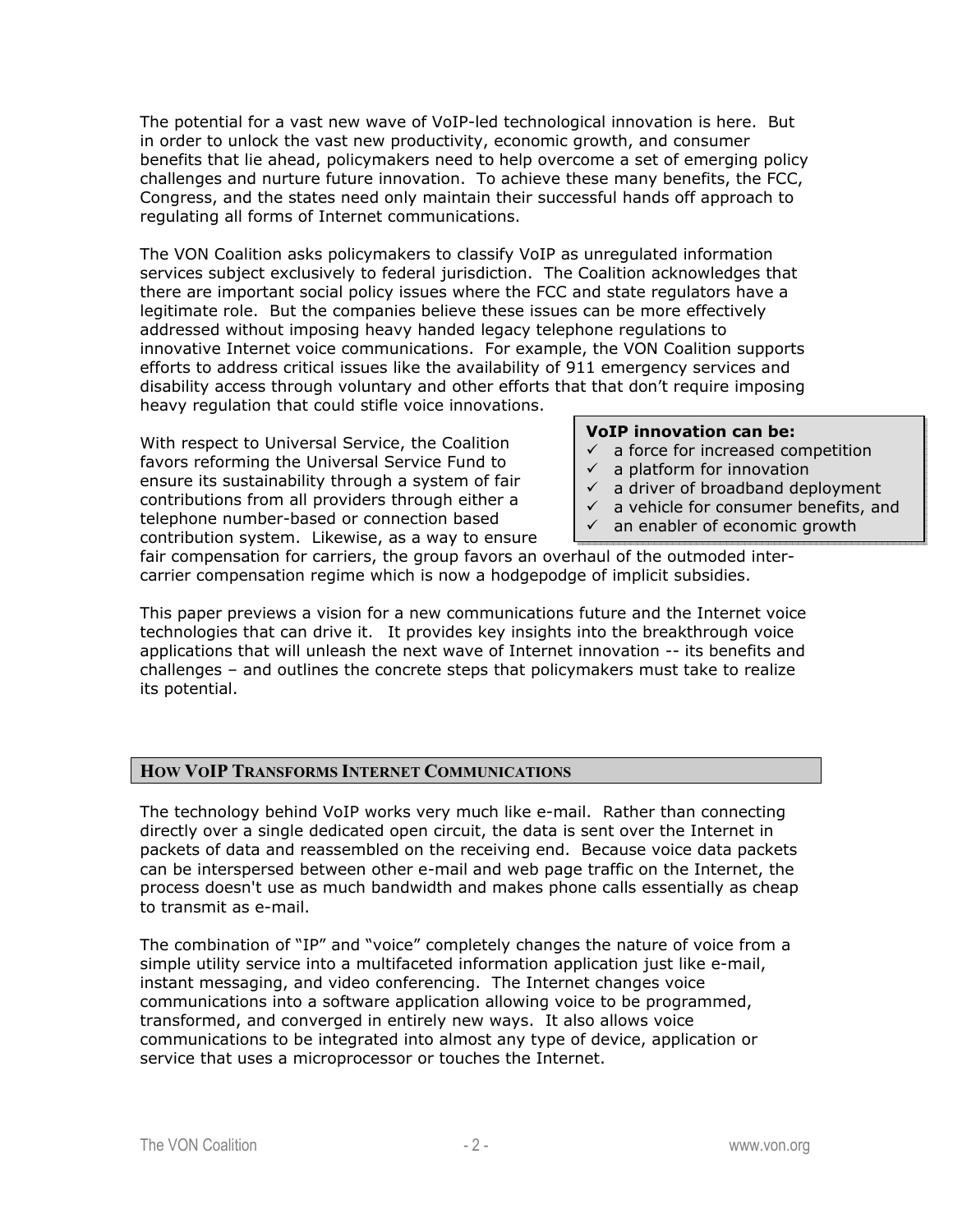Sending voice over IP networks makes all of this device diversity possible. IP blurs the functional distinctions between applications and devices: a computer can become a phone, a Wi-Fi handset can become a global intercom; web pages can become voice portals; and instant messenger software can become voice and video chat applications. As with other Internet traffic, IP renders distance irrelevant for voice traffic and makes phone numbers location independent.

### **VoIP is Not Traditional Telephony**

VoIP is not another flavor of telephone service. It's a new frontier in communications for individuals and businesses alike. Until now, the limitations of technology have tied voice directly to a specific kind of physical network. The voice service and the physical infrastructure were one and the same. But the IP network decouples Voice from the copper telephone network, making it also potentially available on cable, fixed wireless, fiber, satellite and any other place IP is available.

#### **VoIP is Delivering Real Benefits:**

- $\checkmark$  Speeding new innovations to consumers and businesses
- $\checkmark$  Giving Americans more communications choices than ever before
- $\checkmark$  Driving vigorous new investment in the network and restoring vitality to the telecom sector

Voice is simply another application being deployed on the Internet, often in combination with other applications. These applications are possible, in part, because the Internet offers openness, thereby encouraging innovation. In contrast, the PSTN operates as a closed system on which it is impossible for innovative developers to build new applications. The failure of Advanced Intelligent Networking illustrates the problem of closed systems impeding the development of innovative products and services. The Internet permits entrepreneurial firms to develop new hardware and software applications that can seamlessly fit into the network. As computer processing power increases, IP-enabled products and services are poised to make communications more innovative, affordable, and universal.

People are adopting VoIP not just because it offer enormous consumer savings, but because it also provides innovative new features such as the ability to access voicemail from your e-mail, to conference large groups of people together, to select which area code your telephone will use, or to use your phone extension anywhere there is an Internet connection. In fact, once converted into IP, voice can be integrated with any number of software and data applications. This means rich new possibilities for innovators, businesses and consumers alike.

One new kind of VoIP service allows anyone with a broadband connection to plug their phone into a broadband router and make calls over the Internet. Entrepreneurs, such as Vonage, IceNet, PointOne, Voiceglo, and even AT&T have begun offering innovative voice applications to residential and small business consumers who have broadband connections including unlimited local and longdistance calling and on-line call logs. Vonage, for example, recently announced a package of unlimited local and long distance calling for \$29.99 per month.<sup>1</sup>

Some innovative VoIP services originate and terminate on the traditional telephone network, but are only possible though use of an advanced IP communications network and are not possible or practical with use of only the legacy circuit-switched

 $<sup>1</sup>$  Vonage's service offerings are available at http://www.vonage.com/rate.php</sup>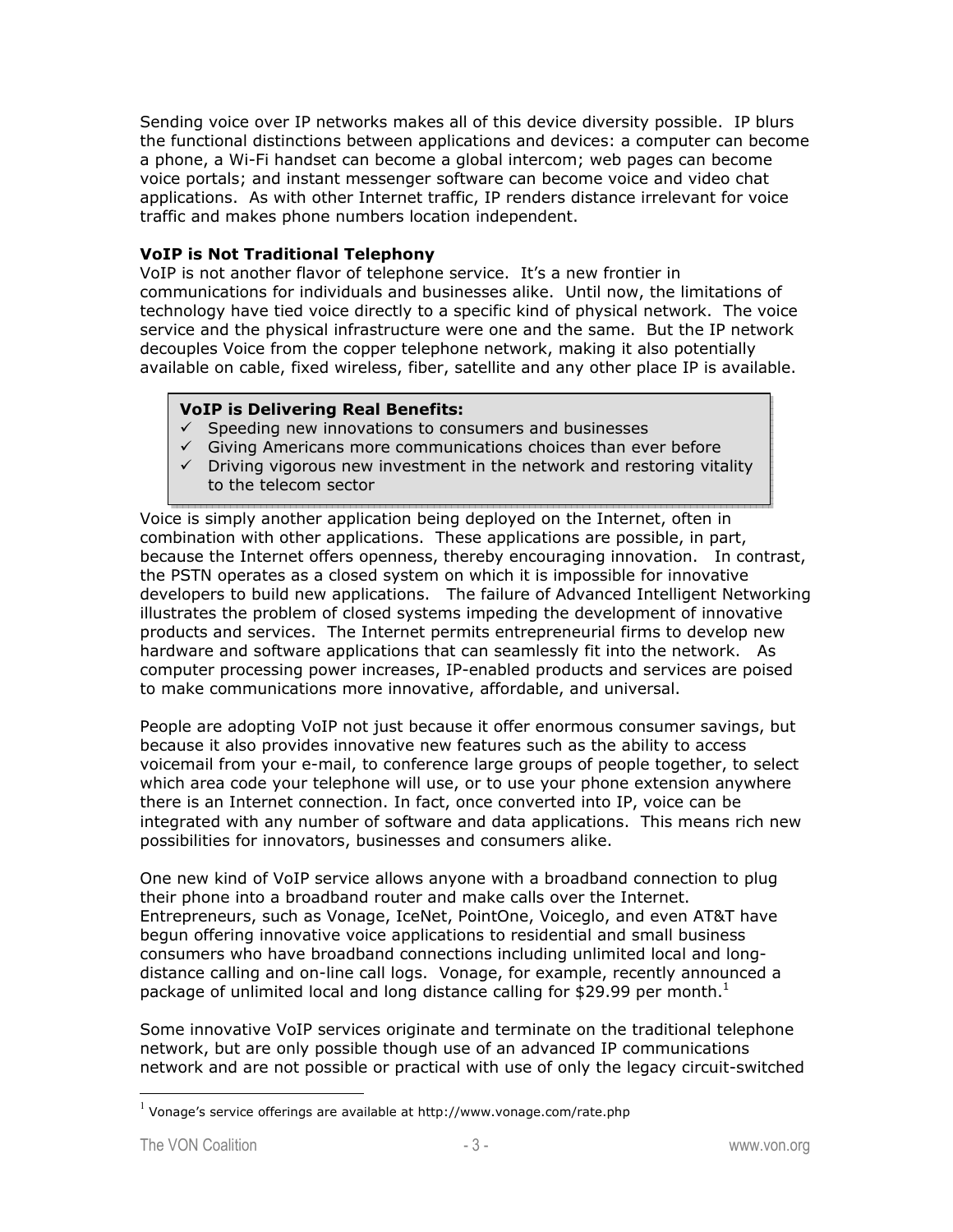network. For instance, PointOne's Star (\*) Call IP service provides users with access to real-time information such as stock quotes and driving directions, the ability to communicate with IM, as well as other advanced features. The service is available during every voice communications session on the PointOne network. Users access this information by "dialing" a predefined key combination at any point during a "call" during which time the other user is placed on hold. When the user is done accessing this feature, the call is rejoined.

With Free World Dialup ("FWD") 3.0 or Skype software, users of different broadband technologies (cable, DSL, Ethernet, satellite, etc.) can place calls over the Internet to other users of the same software without ever accessing the PSTN. Unlike a traditional calling arrangement in which long distance calls generate usage-sensitive charges, FWD and Skype subscribers use a broadband connection and VoIP capability to make calls almost for nothing<sup>2</sup>.

# **Advantages of IP Voice over Traditional Phone Circuits**

The Internet and other IP networks offer an inherent efficiency, reliability, and functionality for communications, particularly those that combine different kinds of data, including digital voice traffic. The conventional circuit-switched phone network or PSTN works on the model that each customer's equipment must have a continuous connection (a "circuit") to a telephone company switch, whether or not the connection is actually in use. For long-distance services, a continuous circuit must be established and maintained between each pair of users for the duration of a call, regardless of the amount of information sent through that path. By contrast, the Internet trades increased use of computer processing for a decreased use of transmission facilities and automatically re-routes packets around problems such as malfunctioning routers or damaged lines, without relying on a separate signaling network. As the cost of computer processing continues to decrease and the demand for communications bandwidth by consumers increases, IP networks increasingly offer a more economical and robust means for providing communication connections.<sup>3</sup> Moreover, unlike the PSTN, where service providers must either build their own or rely on the incumbents' infrastructure, the Internet allows new competitors to swiftly emerge because they do not need to own or construct any infrastructure. *Source:FCC* 



**IMPACT AND BENEFITS OF VOIP**

The development of IP-enabled services, including VoIP, is having a profound and beneficial impact on the United States and the world. Below are just some of the benefits of IP-enabled services.

 $2$  Similar to the cost of e-mail, consumers must pay for their own broadband or other transmission to make Skype or FWD calls.

<sup>&</sup>lt;sup>3</sup> Petition for Declaratory Ruling that AT&T's Phone-to-Phone IP Telephony Services are Exempt from *Access Charges, Order*, WC Docket No. 02-361, FCC 04-97 (April 21, 2004) ("*AT&T Declaratory Ruling*"), at ¶ 3 ("VoIP uses available bandwidth more efficiently than circuit-switched telephony and allows providers to maintain a single IP network for both voice and data.")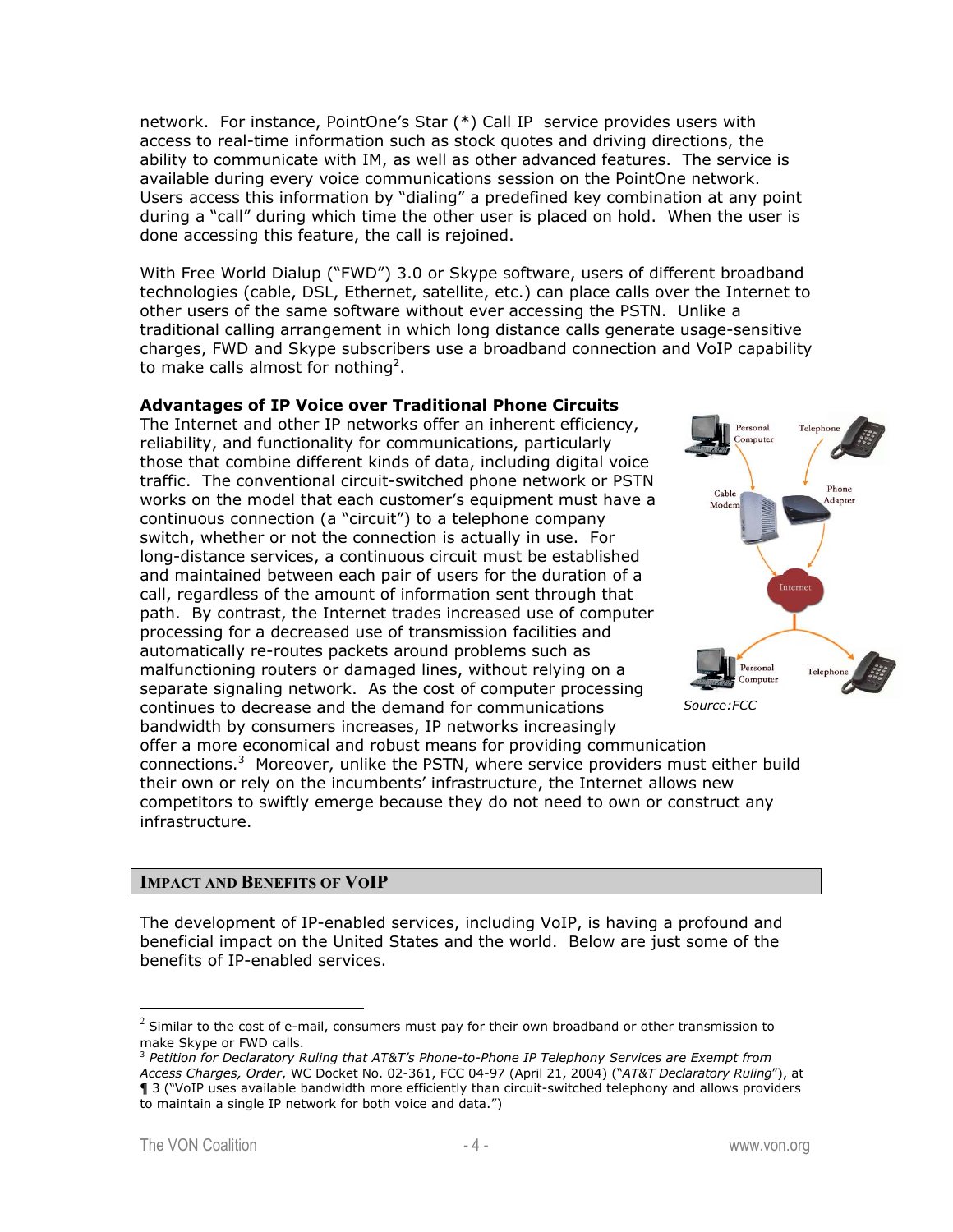#### **VoIP can deliver dramatic consumer savings**

Because VoIP converts voice into Internet data and routes the data as packets like email, a voice call takes up less transmission capacity – using up to 90% less bandwidth than a traditional PSTN call -- making VoIP calls less expensive and more efficient<sup>4</sup>. Taking advantage of these differences has enabled companies to offer phone-like services that cost as little as \$29 a month for unlimited local and long distance calling. Experts estimate Internet telephony could save consumers between 40 percent and 60 percent on their phone bills.<sup>5</sup> Another study found that the average narrowband household could capture a net savings of \$8 per month if they upgraded to broadband and began using a VoIP telephone service.<sup>6</sup>

In the United States, hundreds of thousands of immigrants use VoIP to dramatically lower the cost of communicating with friends and relatives outside of the United States, through either personal computer-based VoIP or VoIP used by prepaid calling card companies. Phone-to-gateway network configurations, such as those offered by Callipso, provide those without a computer or broadband service what is often their only access to the benefits of the Internet.

If international voice service is any guide, VoIP stands to spark new competition and further drive down consumer prices. Rates for international calls have dropped 80% over the last two decades. Much of that decline stems from cheap VoIP service carrying up to 12% of international calls<sup>7</sup>.

#### **VoIP is cheaper to deploy too.**

VoIP networks are often based on software rather than hardware, which is easier to alter and maintain, and helps reduce operation costs. Some experts claim that installing a packet-switching network costs about a third of a circuit switching system and that one can save about 50-60% in operating costs. $8$  The potential cost saving through converging voice and data applications in one network makes VoIP attractive for enterprises that have already deployed an IP network. Others report the savings are even greater. The Precursor group reports that a SIP softswitch is about *one*tenth the cost of a circuit switch, on a one-for-one replacement basis<sup>9</sup>. With scale, they report it is roughly *one-thirtieth* the cost.

#### **VoIP provides innovative new features**

People are adopting VoIP not just because it offer enormous consumer savings, but because it also provides innovative new features such as the ability to access voicemail from your e-mail, to conference large groups of people together, to select which area code your telephone will use, or to use your phone extension anywhere there is an Internet connection.

<sup>4</sup> http://www.fwcs.co.uk/voip.htm

<sup>5</sup> The Detroit *News Internet phone use grows: Less costly service is to be offered by major firms in '04*  By Charles E. Ramirez , December 28, 2003

<sup>6</sup> Market research firm Parks Associates, study February 2004

<sup>&</sup>lt;sup>7</sup> Internet Calling Posing A Threat To Landline Phone Companies, By Mike Angell Investors Business Daily 5/18/04 http://www.investors.com/editorial/general.asp?v=5/19 8

 $8$  Equipment manufacturer Sonus Networks estimates that installing a packet-switching network could be done for about a third the cost of a circuit switching system, and that operating savings could be 50 percent to 60 percent. New York Times, January 12 2004,

http://www.nytimes.com/2004/01/12/technology/12phone.html?th=&pagewanted=print&position= 9 Precursor Group, SIP "De-geograph-ies" Telecom: Transforms Central Office Assets into Liabilities, May 5, 2004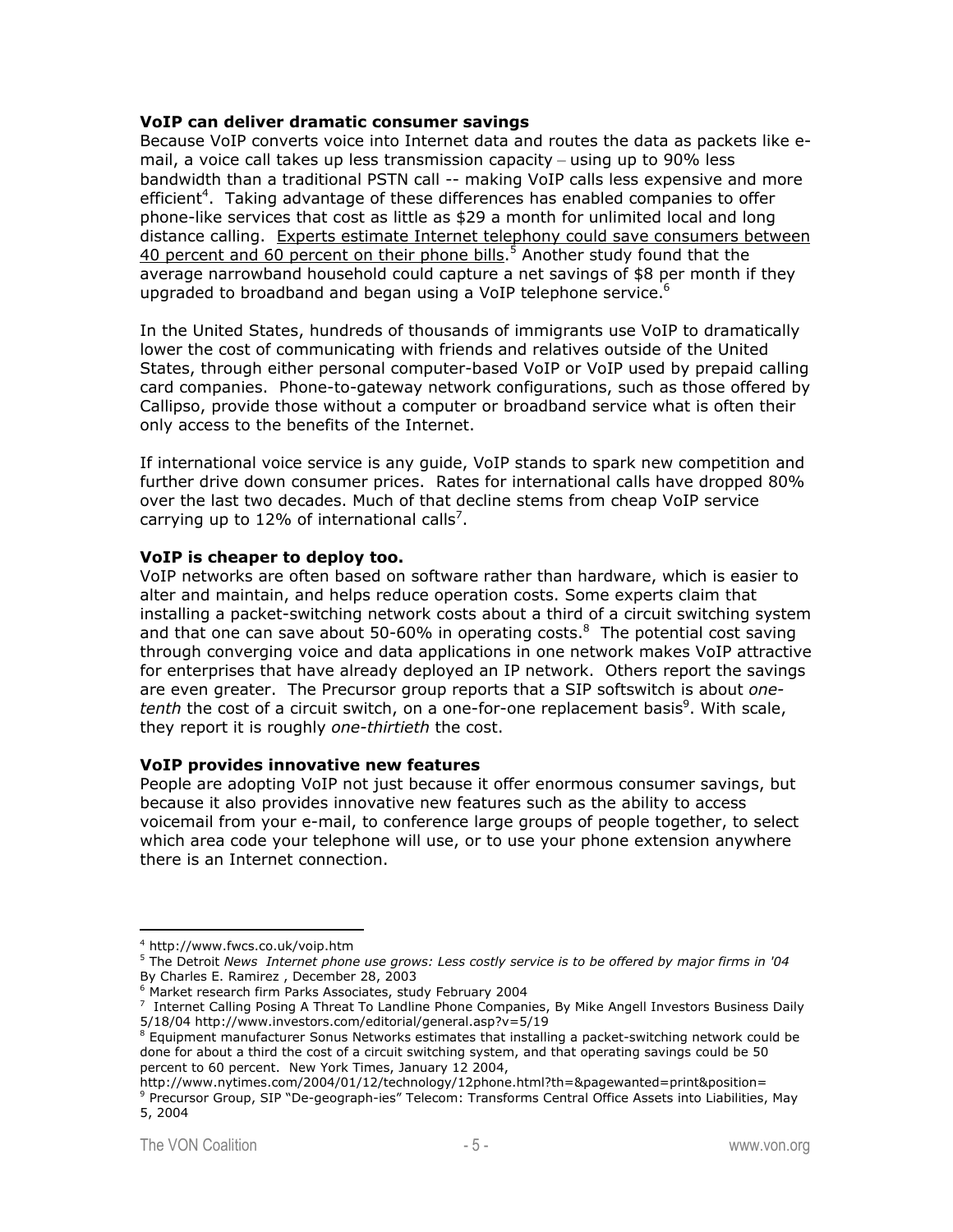As Newsweek points out, using VoIP, "clever Web interfaces will let you convert your voicemail messages to email, or your emails to voice; you'll be able to call-forward in a myriad of ways, or switch to video or hi-fi voice if you want, or even agree to hear some number of commercials every day to lower your bill.<sup>10</sup>"

# **VoIP** is now being integrated into a variety of new applications like<sup>11</sup>:

- A PDA that uses Wi-fi for voice
- A Webcam using VoIP for videoconferencing
- Instant messenger software converging voice, text and video chat
- A Wi-fi enabled badge that allows wearers to touch the device, say who they want to talk to and be connected – much like Star Trek.
- Game consoles that allow gamers with a headset to talk with each other during team-based games

#### **Consumers are getting innovative new features**, including:<sup>12</sup>

- **Web-based call logging** Users check personal Web pages for detailed, up-to-the-minute listings of incoming and outgoing calls.
- **"Find me, follow me"** Users program their phones to search for them when a call is not answered. A work phone, for example, would ring over to a cellphone if not answered. If that, too, went unanswered, the call might be forwarded again to a home phone or other number.
- **Do Not Disturb** Instead of permitting the phone to ring at all hours, incoming calls can be sent directly to voice mail at scheduled times, eliminating calls during dinner, during a favorite TV show or after bedtime. (A work-around would still allow urgent calls to ring through.)
- **Digital voice mail** Voice mail messages are converted to digital sound files that can be easily stored or e-mailed. Users might have voice mails from their home phone forwarded by e-mail to their desk at work.
- **A truly cordless phone** VOIP phones can be plugged into any broadband connection, so users can take their home phone on vacation, on business trips, or while visiting friends and family.
- **Customized voice mail boxes** Incoming calls can be routed to special voice mail boxes based on caller ID. Business clients might get one voice mail greeting; family members another.

**Consumers are excited about VoIP possibilities.** A recent survey found that three-quarters of adults have heard of VoIP – 4 times more than have heard of Wi $fi.^{13}$  Approximately 2 of 3 believe VoIP will forever change how we communicate.

<sup>10</sup> Newsweek, *Will Telephone calls be free?,* May 18, 2004

http://msnbc.msn.com/id/3730179/site/newsweek/<br><sup>11</sup> Werbach testimony to FCC at VoIP hearing http://werbach.com/docs/FCC VOIP.txt

<sup>&</sup>lt;sup>12</sup> Cyberphones are no longer just for nerds, by John M. Moran -- Hartford Courant 05/31/2004<br><sup>13</sup> According to an Ipsos-Insight Express study, commissioned and released by AT&T March 2, 2004, this was most evident in results that found 74 percent of the sampled population of 1,000 adults has heard of some form of VoIP. That percentage is approximately 4x the consumer awareness of Wi-Fi (19 percent), a popular wireless high-speed connection technology, and exceeds that of DSL (66 percent), a high-speed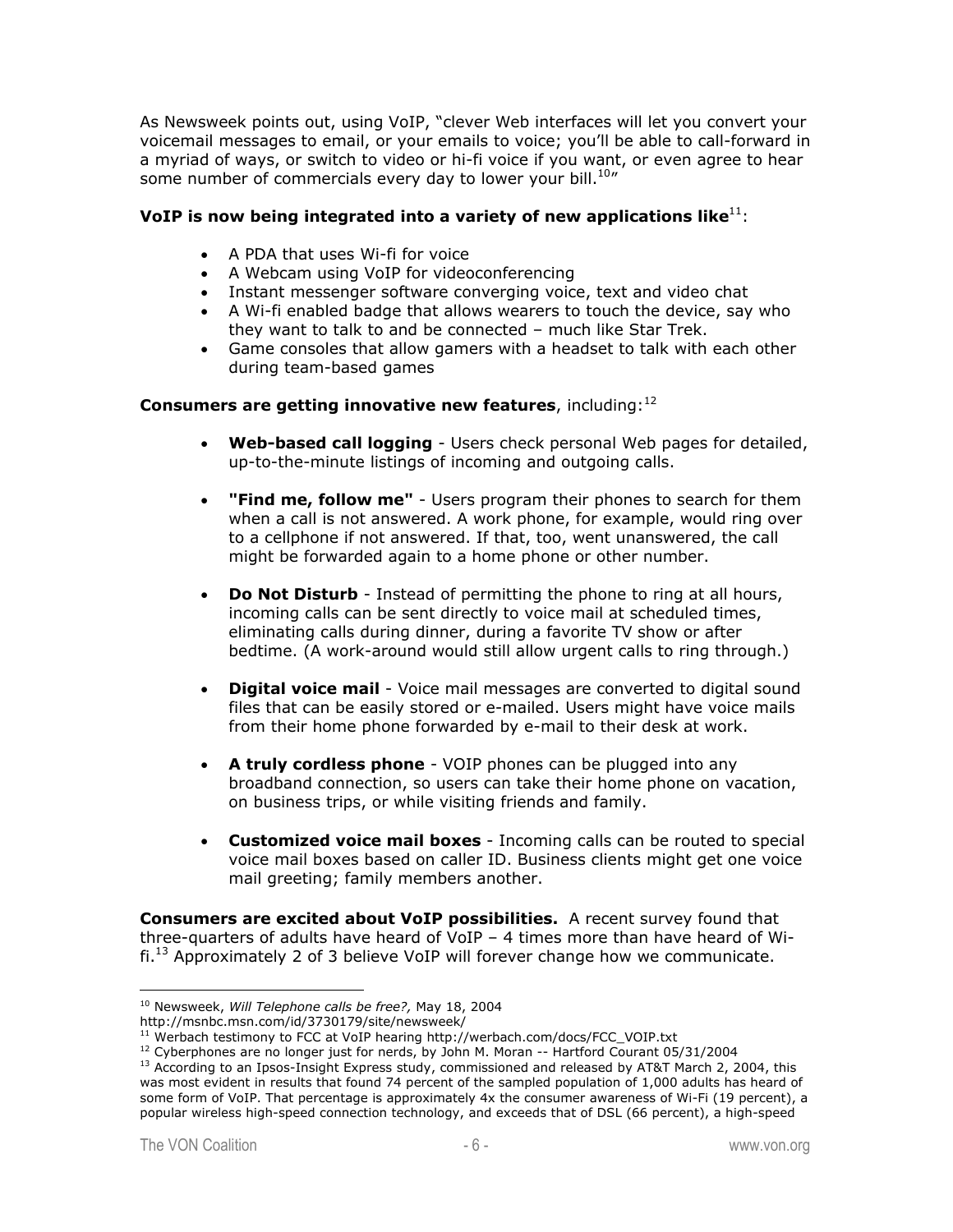In fact a majority of consumers believe VoIP's impact will be similar to digital music, flat screen TVs, and computer games. Further evidence suggests that consumers believe the technology will emerge rapidly. Nearly one in two consumers believe phone service will move to the Internet within two years (47 percent) and nearly one in four (23 percent) of those respondents believe it will happen this year. And even non-users are interested. Among current "non users" aware of VoIP services, 76 percent would consider actually implementing the service in the next year, depending on the price and package offering.

#### **VoIP Is Enabling Competition in New Kinds of Voice Services**

As a result of VoIP technological advances, VoIP providers and start-ups are charging into the Internet voice market at unprecedented rates. In fact, almost every major telecommunications provider now has plans to introduce Internet-based voice service to take advantage of the technology's lower costs, its capacity to deliver new innovative services, and ability to compete in the local phone market.

This may be just the beginning. Tomorrow almost anyone with a bright idea and access to the Internet can jump into the game. VoIP is enabling a host of new nontraditional competitors to enter the voice market which was once the sole purview of a incumbent telephone. Software, hardware, networking gear companies and innovators in their basements are now able to program new voice applications and become global voice providers with the reach of the Internet.

For consumers, the benefits of this independence are profound. With a broadband connection, consumers will be able to choose directly the type of services and the specific provider they want to deliver it independent of the incumbent broadband provider, and regardless of the type of services the incumbent has to offer.

#### **Internet voice is calling:**

- $\sqrt{2/3}$  2/3<sup>rds</sup> of Americans believe VoIP will forever change how we communicate
- $\checkmark$  Consumer achieving savings of 40 to 60 percent off phone bills
- $\checkmark$  VoIP equipment investment increasing as much as 50% in 2004
- $\checkmark$  30% of U.S. businesses plan to move to VoIP within the next two years

#### **VoIP is Accelerating Investment in Innovation Infrastructure**

This Internet induced competition is real and the adoption curve is arching steeply skyward and breathing new life into the tech sector – helping increase investment in the Internet, the high-tech sector, network and service providers.

U.S. carriers spent an estimated \$2 billion on VoIP equipment in 2003, an increase of approximately 10 percent from 2002.<sup>14</sup> In contrast, spending in the overall telecommunications equipment market declined by 20 percent in 2003. Investment in VoIP equipment is estimated to grow by 50 percent in 2004.<sup>15</sup> As the

method to move data over phone lines. Nearly two thirds of the participating consumers (63 percent) would go so far as to say, 'VoIP will change the way they communicate.';66 percent suggested VoIP's impact on their lives will be similar to that of digital music; 58 percent compare it to computer games, and 57 percent a flat screen TV. www.att.com/presskit/voip.<br><sup>14</sup> Steve Rosenbush, *Telecommunications: Strong Signals the Bad Times Are Over*, Business Week,

January 12, 2004, at 100.

<sup>&</sup>lt;sup>15</sup> Similarly, one study predicts that the market for all VoIP equipment, about \$1 billion in 2002, is likely to reach almost \$4.3 billion in 2006. *See Getting the Value From VOIP* (November 13, 2003) (available at: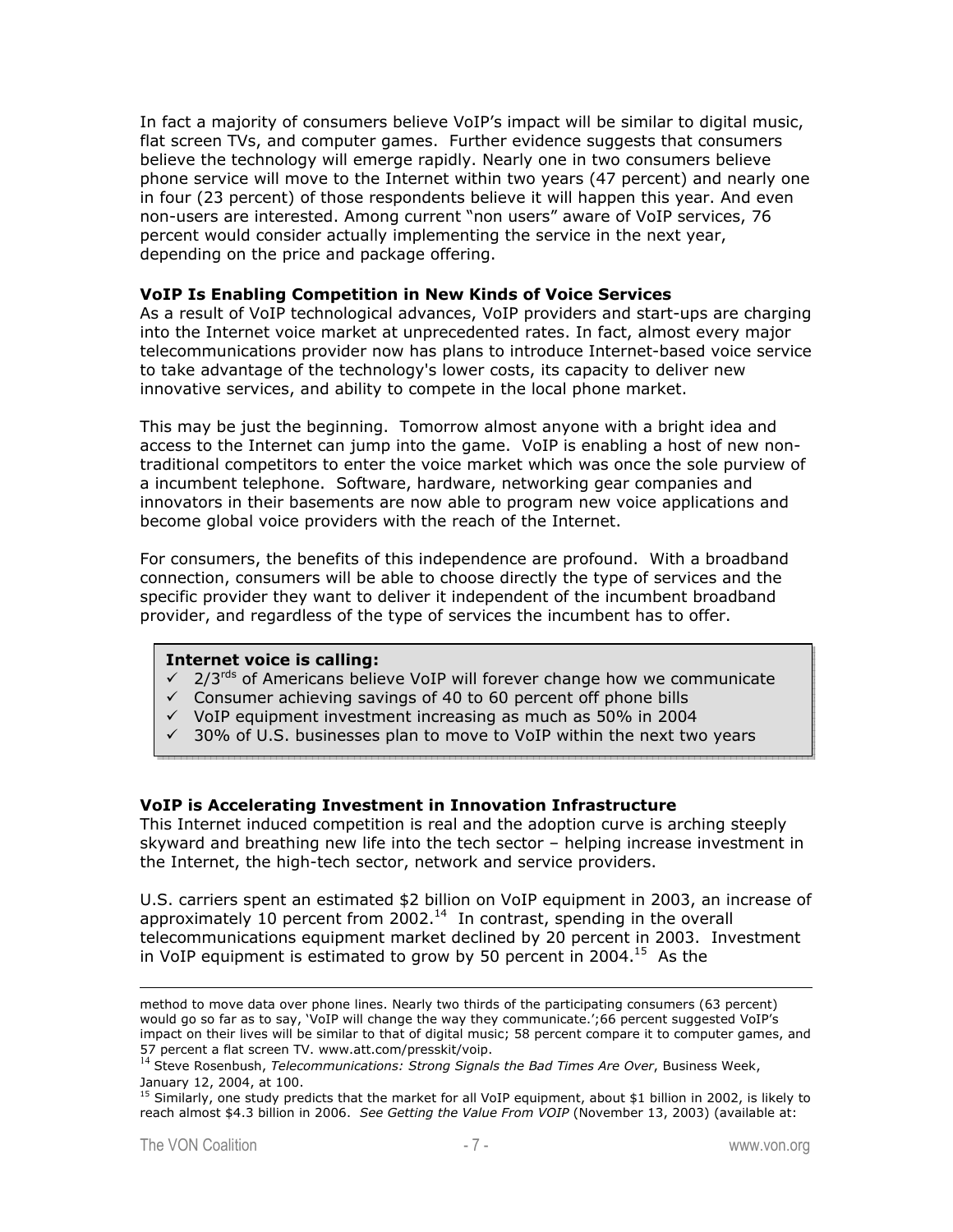telecommunications sector begins its recovery, VoIP will be essential to sustaining robust growth and investment.

**VoIP Is Increasing Broadband Penetration**. VoIP may be the long awaited "killer application" for driving broadband subscribership. There are already signs that consumers are flocking to broadband in order to take advantage of new broadband VoIP calling plans. The Yankee Group predicts that VoIP could spur new growth in untapped markets and enable entirely new business models. At present, only about 20 percent of Americans have subscribed to broadband.<sup>16</sup> Among those who do not have broadband, approximately 70 percent report that broadband is too expensive.<sup>17</sup> VoIP, however, can overcome price barriers by dispersing the cost across both products – voice and broadband. While broadband penetration rates currently drive VoIP adoption, VoIP could become the application to drive future broadband adoption.<sup>18</sup> One study estimates that widespread adoption of broadband could add \$500 billion to the economy<sup>19</sup> and generate more than 1.2 million jobs.<sup>20</sup> In the next five years, the proliferation of VoIP services will create huge opportunities for consumers and even greater growth for broadband providers.

### **VoIP Can Increase Productivity And Help Lift the Economy**

While VoIP is driving new capital investment in both the Internet backbone and last mile, the biggest lift to the economy may come

*"What differentiates this period from other periods in our history is the extraordinary role played by information and communication technologies. The effect of these technologies could rival and arguably even surpass the impact the telegraph had prior to, and just after, the Civil War."* 

*-- Alan Greenspan, July 13, 2000* 

from major new productivity gains for companies. Productivity gains can in turn help lift the economy and overall standards of living. For example companies can become more efficient by deploying VoIP to help gain the benefits of telework and a distributed workforce.

- Dialing into a corporate IP PBX system can give home based workers and road warriors all of the features and benefits of the corporate VoIP network.
- By eliminating the commute, it provides workers with more hours and options for working.
- An IP PBX maintained at an emergency back-up site may mean the difference between business continuity and massive disruption during times of national or local emergency.
- Businesses are also finding they can connect remote offices and take a big bite out of the cost of keeping in touch with overseas divisions.
- VoIP also reduces operational costs because far fewer technicians are required to run and maintain a VoIP-based network.

 $\overline{a}$ *http://www.lightreading.com/document.asp?doc\_id=42831&site=lightreading*) (citing *Infonetics Research* 

- <sup>17</sup> *Id.*
- <sup>18</sup> *Id.*

<sup>&</sup>lt;sup>16</sup> The Yankee Group, VoIP: Influencers and Drivers in the Emerging Broadband Telephony Market (April 22, 2004).

<sup>19</sup> Robert W. Crandall and Charles L. Jackson, *The \$500 Billion Opportunity: The Potential Economic* 

*Benefit of Widespread Diffusion of Broadband Internet Access (July 2001).* 2001). 20 Stephen B. Pociask, TeleNomic Research LLC, *Building a Nationwide Broadband Network: Speeding Job Growth* (February 25, 2002) (available at: http://www.newmillenniumresearch.org/event-02-25- 2002/jobspaper.pdf).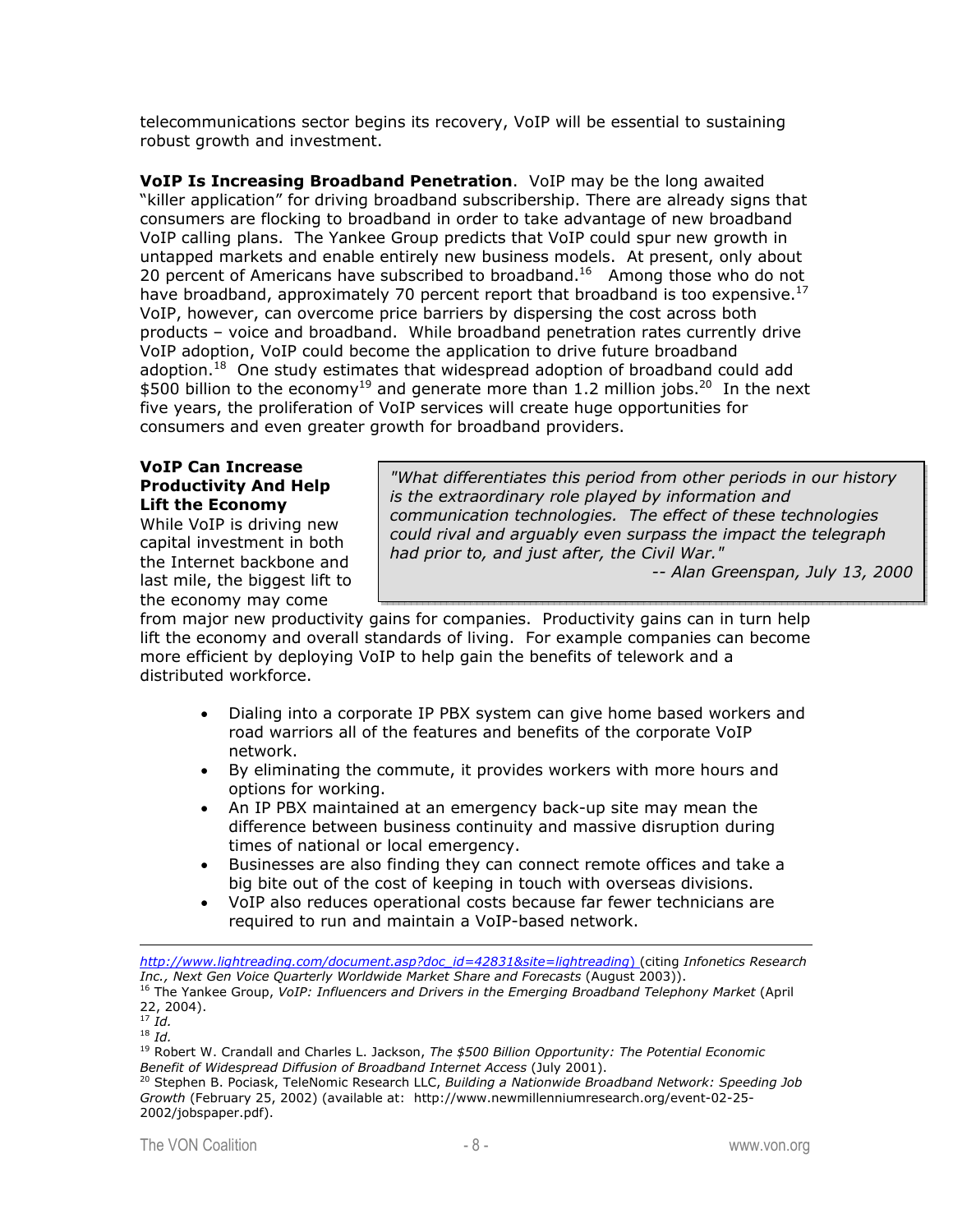VoIP providers with the ability to cut corporate phone bills in half are finding a receptive audience among corporate financial officers.

This convergence of voice and data now allows companies to distribute work in new ways and literally eliminate the walls that once limited organizations. As an example JetBlue, the low cost airline start-up, has set up a "virtual call center" where 700 reservation agents work from home and answer VoIP calls that integrate passenger data with a consumer voice call. It cuts commutes, eliminates the need for a costly physical space, and drives major productivity improvements. A workers commute is as quick as a mouse click for the reservation agents, who use special application software on a VoIP Softphone. The software connects them to the airline's Internet telephony switch, which routes customer reservations calls to them. These work from home agents will handle 9.6 million phone calls in 2003. As a result, JetBlue's callcenter attrition rate is just 5%, vs. 30% industrywide. That's helping JetBlue earn industry-leading profit margins of 19%. "They're a happier, more motivated, more loyal workforce," says CEO David G. Neeleman. $^{21}$ 

Companies such as Dell and American Express currently are using VoIP in their call centers<sup>22</sup>. A recent report by In-Stat/MDR reported that at the end of 2002, 46.3 percent of enterprise phone stations sold in the United States were Internet protocolbased. It means that all businesses - small, medium and large - are tapping into VoIP to help decrease costs, increase efficiency and provide a better means of communicating. It is precisely the kind of technology that can drive the next generation of workplace productivity improvements.

#### **VoIP Can Also Deliver Benefits to Specific Communities:**

*Emergency Services*.VoIP is also able to deliver advanced emergency services, such as the ability to deliver reverse 911 and to conference in rescue workers on the way to an emergency scene.

*"The 911 system is vital in our country, but it is limited functionally. In most systems, it primarily identifies the location from which the call was made. But an Internet voice system can do more. It can make it easier to pinpoint the specific location of the caller in a large building. It might also hail your doctor, and send a text or Instant Message alert to your spouse."*  -- FCC Chairman Michael Powell

Some local governments are already using VoIP to deliver advanced emergency benefits. For example, Herndon, Virginia is using a VoIP system that automatically displays a picture of a missing child and possible suspects to VoIP phones equipped with special screens used by municipal workers.<sup>23</sup> Moreover, the Department of Commerce has combined its voice system with its emergency broadcast system, creating a reverse 911 system whereby users are contacted in the case of an emergency.<sup>24</sup> Eventually, IP networks will allow Public Safety Answering Points

<sup>&</sup>lt;sup>21</sup> Business Week, 8-25-03

<sup>&</sup>lt;sup>22</sup> Using the Web to make calls -- Quad-City Business Journal (IA) 05/31/2004<br><sup>23</sup> Net Phones Start Ringing Up Customers, Business Week, December 29, 2003, at 45.<br><sup>24</sup> William Jackson, "With VoIP, Digital Department Come

https://secure.cio.noaa.gov/hpcc/docita/files/with\_voip\_digital\_department\_comes\_of\_age\_at\_commerce \_09162003.pdf).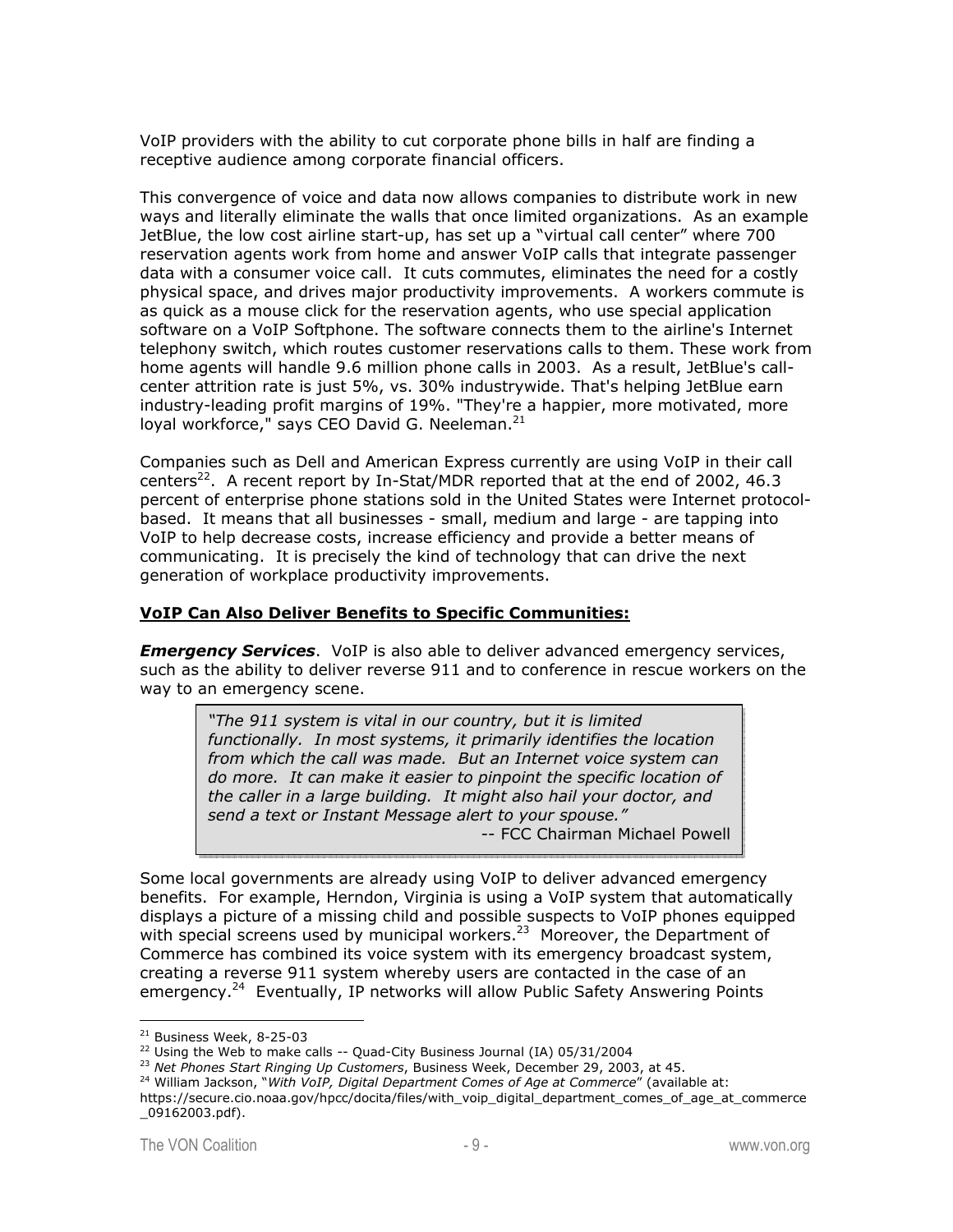(PSAPs) to lower costs and to move more quickly in the event of an emergency.<sup>25</sup> Moreover, an IP-enabled PSAP will be better equipped to handle multimedia information and better respond to people with disabilities who may rely upon text- or video-enabled signing to communicate in an emergency.

*Rural America*. IP-enabled services are also benefiting rural America. One of the goals of universal service is to provide affordable voice communications to rural America, and no technology offers more promise for achieving this goal than VoIP.<sup>26</sup> Experts estimate Internet telephony could save consumers between 40 percent and 60 percent on their phone bills.<sup>27</sup> Moreover, VoIP is the application that will drive broadband deployment, including in rural America where access to broadband lags behind the rest of the nation.

*Disabled Persons*. IP-enabled services are also providing new opportunities for the disabled. The National Federation of the Blind uses IP-based phone services to provide a free newspaper reading service that uses voice synthesis to allow users to change voice speed and to search for words. $^{28}$  Avaya has just released a program that allows the functionality of a phone to be accessible to the blind without requiring any changes to the phone.<sup>29</sup> Blind employees at the Department of Education use IP communications to check e-mail remotely through the Department's voicemail system.<sup>30</sup> Trace Center and Gallaudet University are currently working with Cisco on a technique that would allow every phone within the organization to be instantly capable of text communication simply by installing a software program on the call manager server. This enables a deaf person to communicate in text (or in text and voice) without needing any special equipment and without changing the software on

the phones. $31$  The Washington School for the Deaf in Vancouver, Washington has used IP communications to afford equal access to communications services to deaf, hard-ofhearing, and hearing employees alike. $32<sup>32</sup>$ 

*Government*. The federal government itself is adopting VoIP to achieve a wide variety of cost saving and service benefits. The Department of Commerce, Food and Drug Administration, Census Bureau,

*People around the world are benefiting.* Baghdad resident Usama Kamil Al-Sharqi is using using an Internet telephony feature built into instant messaging software to make phone calls from Baghdad Internet cafes that charge around \$1 per hour for connect time, versus a going rate of about \$1 per minute for long distance telephone service. (Washington Post)

*School for the Deaf and U.S. Department of Education (available at: http://newsroom.cisco.com/dlls/2004/prod\_020904c.html).*

<sup>25</sup> *Testimony of Professor Henning Schulzrinne, Department of Computer Science, Columbia University at FCC's Internet Policy Working Group E911 Solutions Summit* (March 18, 2004) (available at: http://www.fcc.gov/ipwg/E911SummitHenning.pps).

<sup>26</sup> *Testimony of Tom Evslin, CEO, ITXC, at FCC's VoIP Forum* (December 1, 2003) (available at: http://www.fcc.gov/voip/voipforum.html).

<sup>27</sup> Charles E. Ramirez, *Internet Phone Use Grows: Less Costly Service Is to be Offered by Major Firms in*  '04, Detroit News, December 28, 2003.

<sup>28</sup> *Free Service to Those Who Cannot Read Regular Newsprint*! (available at:

http://www.nfb.org/newsline1.htm); *see also* USA Datanet Corporation *ex-parte*, WC Docket No. 02-361 (February 2, 2004).

<sup>29</sup> Gregg C Vanderheiden Ph.D, *Access to Voice over Internet Protocol* (December 2003) (available at: http://www.tracecenter.org/docs/2003-NMRC-VoIP-Access/).<br><sup>30</sup> News Release, *Cisco IP Communications System Improves Productivity for Disabled at Washington* 

<sup>31</sup> Gregg C Vanderheiden Ph.D, *Access to Voice over Internet Protocol* (December 2003) (available at: http://www.tracecenter.org/docs/2003-NMRC-VoIP-Access/).<br><sup>32</sup> News Release, *Cisco IP Communications System Improves Productivity for Disabled at Washington* 

*School for the Deaf and U.S. Department of Education (available at: http://newsroom.cisco.com/dlls/2004/prod\_020904c.html).*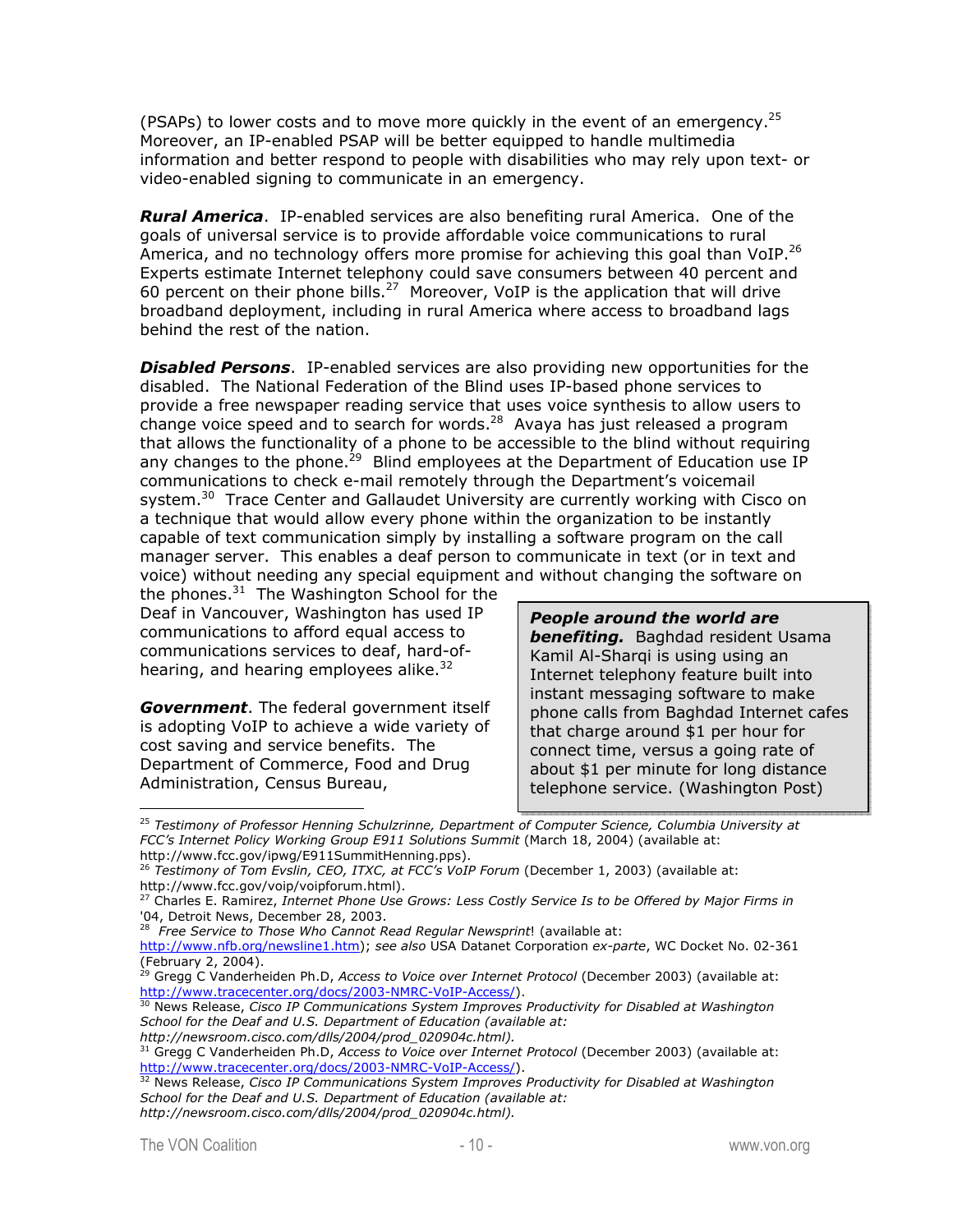Environmental Protection Agency, Department of Defense, and Peace Corps, among other governmental entities, use some form of VoIP technology.<sup>33</sup> One study suggests that governments at all levels could save as much as \$3-10 billion by using  $VOIP.<sup>34</sup>$ 

*International.* Perhaps the most dramatic impact of IP-enabled services has been in certain foreign markets, where VoIP has been a leading force for lowering costs to consumers, increasing competition, and increasing deployment of broadband. According to Telegeography, international VoIP traffic increased by 80 percent to 18.7 billion minutes, and comprised approximately 10.8 percent of all international call traffic.<sup>35</sup> At the same time, rates for international calls have dropped 80% over the last two decades. Much of that decline stems from cheap VoIP service carrying up to  $12\%$  of international calls<sup>36</sup>. VON Coalition members have persuasively invoked the United States regulatory model in lobbying overseas governments, such that in former monopoly markets the first steps toward deregulation have included implementing low-cost VoIP.

#### **Growth of VoIP and IP-Based Services**

While IP-enabled services offer great promise, they are still in the nascent stages of development. The deployment of IP-enabled services, for example, has not had significant impact on the revenue of traditional, domestic, circuit-switched telephone companies. The use of VoIP by phone, in the enterprise setting, and by broadband consumers is not coming at the expense of phone company revenues. Moreover, IPenabled services have not been demonstrated to have a significant impact on universal service or access charge revenues.

One factor contributing to this minimal impact is the current penetration rate for VoIP. While the number of Internet-based phone lines is projected to grow from well under a million in 2002 to more than 5 million by the end of 2004, $37$  this represents a tiny fraction of the 113 million households where the traditional phone line will still be the primary line. Given that only approximately 60 percent of American households own PCs<sup>38</sup> and only 20 percent have access to broadband,<sup>39</sup> the number of people who can take full advantage of broadband-enabled VoIP applications is still limited.

<sup>33</sup> PlanetGov, *Multiservice/Convergence Technologies* (available at: http://www.planetgov.com/ns/consulting/solcontech.htm).

<sup>34</sup> *Government Could Save \$3-10 Billion with VoIP, Study Says* (available at:

http://www.forrelease.com/D20040211/nyw195.P1.02112004183814.23019.html) (citing study by Alexis de Tocqueville Institution).<br><sup>35</sup> NPRM at n.34 (citing Telegeography 2004).

<sup>&</sup>lt;sup>36</sup> Internet Calling Posing A Threat To Landline Phone Companies, By Mike Angell Investors Business Daily<br>5/18/04 http://www.investors.com/editorial/general.asp?v=5/19<br><sup>37</sup> Net Phones Start Pinging Up Customers, Business

Net Phones Start Ringing Up Customers, Business Week, December 29, 2003, at 45 (citing study by Adventis Corp.).

<sup>38</sup> Jane Weaver, *Saying 'No Thanks' to the Internet: Online Growth in U.S. Flattens as Some Simply Opt Out* (April 16, 2004) (available at: http://msnbc.msn.com/id/3078958/); *NTIA, A Nation Online: How Americans are Expanding their Use of the Internet: a February 2002 Joint Study by the U.S. Economics and Statistics Administration and the National Telecommunications and Information Administration* (February 2002) (available at: http://www.ntia.doc.gov/ntiahome/dn/).

<sup>39</sup> Instate/MDR, *Reaching Critical Mass: The US Broadband Market* (March 2004) (available at www.instat.com).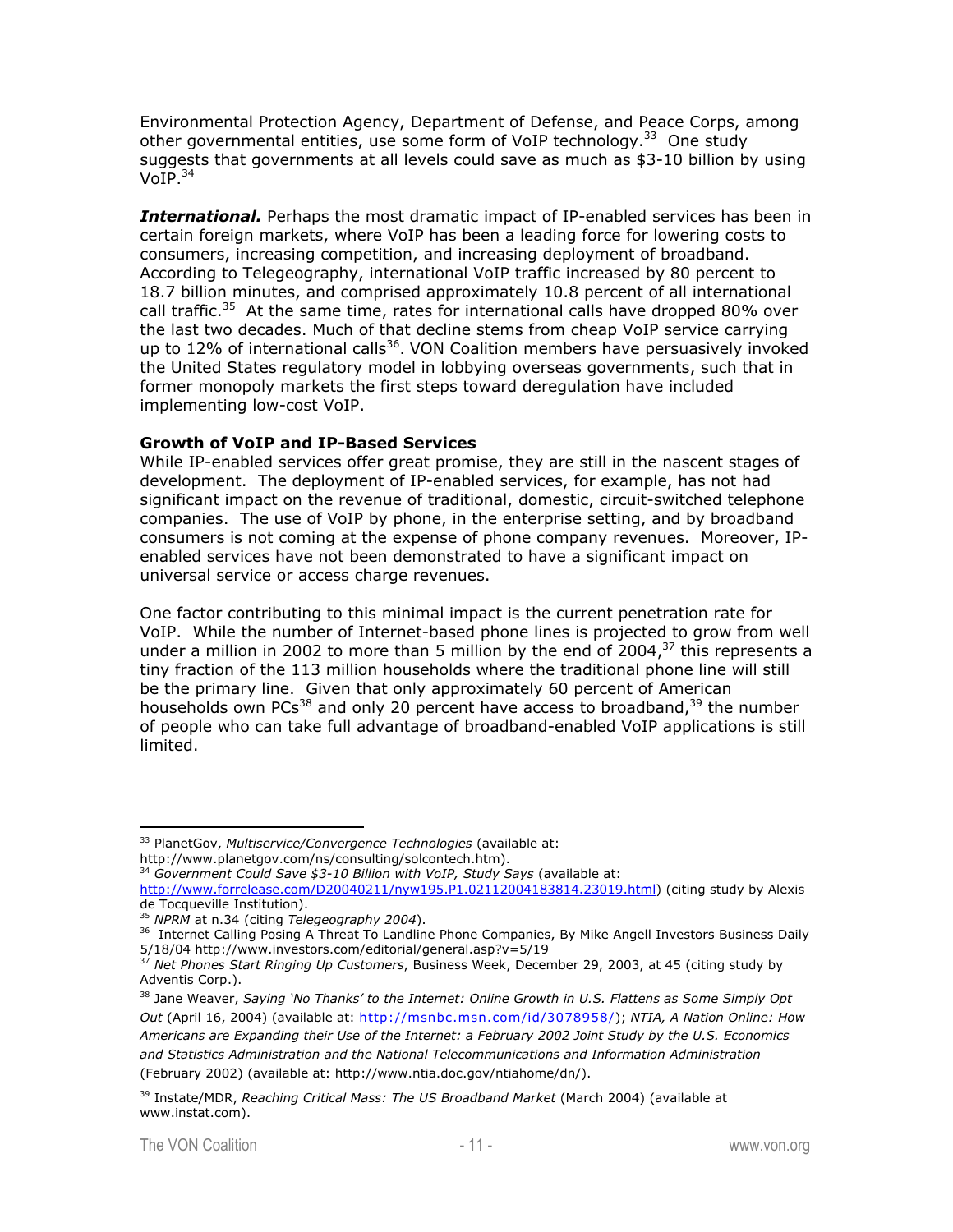#### **ACHIEVING A POLICY FRAMEWORK THAT CAN UNLEASH VOIP'S FULL POTENTIAL:**

#### **"Hands-Off" Regulatory Approach to IP-Enabled Services**

The growth of VoIP services has been propelled in part by the U.S. Government's "hands-off" regulatory approach. The hands off approach to Internet regulation has been an enormous success making the U.S. a leader in the development of VoIP and providing an influential policy model that has been emulated by many other countries. Since the inception of voice over the Internet, the FCC, states and Congress have consistently declined to regulate. The FCC articulated its policy in its 1998 *Universal Service Report to Congress*, which discusses various scenarios for what it called "IP telephony."40 The *Report to Congress* discusses the difficulty of categorizing VoIP and the extent to which many of its deployments have characteristics of unregulated, information services.<sup>41</sup> As a result, the FCC expressly deferred any definitive pronouncements regarding VoIP, including phone-to-phone VoIP. As the FCC explained, "[w]e recognize that new Internet-based services are emerging, and that our application of statutory terms must take into account such technological developments. . . . We do not believe . . . that it is appropriate to make any definitive pronouncements [regarding VoIP] in the absence of a more complete record focused on individual service offerings."

Attempting to classify the dizzying array of IP-enabled services into statutory boxes is a Herculean task that would take arbitrary line-drawing that policymakers should avoid. As the FCC explained in a 1999 Working Paper, "[a]s more services are offered that use the Internet Protocol in a packetswitched environment, it becomes increasingly difficult to determine where the telecommunications service ends

# **Congressional "hands off" mandate**: 47 USC 230(b)(2)

"(b) It is the policy of the United States

(2) to preserve the vibrant and competitive free market that presently exists for the Internet .... unfettered by Federal and State regulation;"

and the information service begins."<sup>42</sup> This statement is no less true today. IPenabled services include a wide variety of network architectures, technologies, and applications. IP traffic travels as indistinguishable packets of digital bits, thereby blurring the lines between traditional services and categories.

# **An Inability to Force VoIP into Existing Regulatory boxes**

The borderless nature of the Internet, and the inability to distinguish and regulate one bit differently from another, makes Internet communications a difficult thing to

<sup>40</sup> *Federal-State Joint Board on Universal Service,* Report to Congress, 13 FCC Rcd 11501, ¶¶ 83-93, 98 (1998) (*"Report to Congress"*) (also referred to as the "Stevens Report"). The *Report to Congress* addressed many of the issues raised in a 1996 petition for rulemaking asking that IP telephony software and hardware providers be classified as common carriers. *Id.* at ¶ 83 n.172; *see America's Carriers Telecommunications Association, Provision of Interstate and International Interexchange Telecommunications Service via the "Internet" by Non-Tariffed, Uncertified Entities, Petition for Declaratory Ruling, Special Relief, and Institution of a Rulemaking,* RM-8775 (filed March 4, 1996).

 $41$  As noted in a 1999 Commission Working Paper, "[a]s more services are offered that use the Internet Protocol in a packet-switched environment, it becomes increasingly difficult to determine where the telecommunications service ends and the information service begins." Jason Oxman, *The FCC and the Unregulation of the Internet*, OPP Working Paper No. 31, at 22. "Despite this difficulty, however, it remains important for the FCC to maintain the unregulated status of data services offered over telecommunications facilities." *Id.*

<sup>42</sup> Jason Oxman, *The FCC and the Unregulation of the Internet*, OPP Working Paper No. 31, at 22.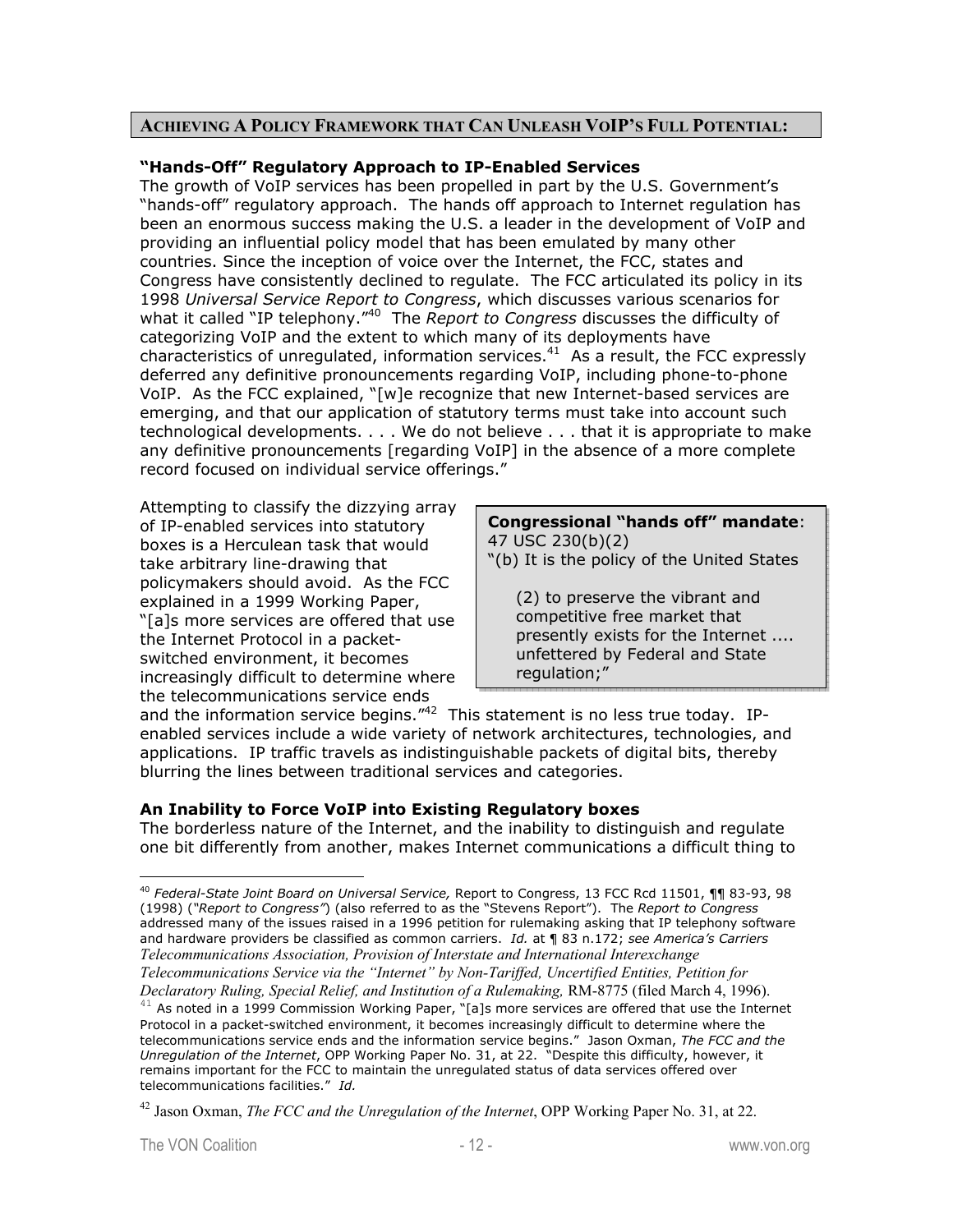define, let alone regulate – especially in a technology that is constantly evolving. Ultimately, as networks move to an all IP-based world, all instant-messaging, videoconferencing, e-mail, IP television, and other technologies that utilize Internet communications are likely to have a VoIP component. The regulatory treatment decided today will have a dramatic impact on how these future technologies will emerge.

**Exclusive Federal Jurisdiction Avoids 50 Different Regulatory Treatments**  VoIP is interstate in nature and thus should be subject exclusively to federal jurisdiction. One of the inherent characteristics of IP-enabled services, and one of its advantages, is that it is entirely geographically neutral. There is no dedicated transmission facility required, there are no facilities required to be located locally. Internet traffic can travel anywhere in the world with no material difference in cost, and facilities which act on the call can be located anywhere. $43$  Moreover, there is currently no method to identify or distinguish IP-voice from other IP traffic, or to determine the jurisdictional nature of the traffic. If VoIP were subject to state regulation, it would have to satisfy the requirements of more than 50 state and other jurisdictions with more than 50 different certification, tariffing and other regulatory obligations. Additional state regulation would eliminate any benefit of using the Internet to provide voice service. Certainly, this is kind of impact Congress considered when it made clear statements about leaving the Internet and interactive computer services free of unnecessary federal and state regulation.

**Policy Goals Can Best Be Accomplished Through Voluntary And Other Efforts**  There are important social policy issues where the FCC and state regulators have a legitimate role. But these issues can be more effectively addressed without imposing heavy handed legacy telephone regulations to innovative Internet voice communications.

Two examples:

- **911 Emergency Services.** The VON Coalition supports efforts to address critical issues like the availability of 911 emergency services through voluntary and other efforts that that don't require imposing heavy regulation that could stifle voice innovations. To advance these solutions, in December 2003 the VON Coalition joined with the National Emergency Number Association (NENA) to bring together leaders from the VoIP industry to forge a voluntary agreement on the next steps to develop the technical and operational mechanisms for providing effective access to emergency services by users of VoIP. NENA and members of the VoIP industry agreed on a set of key elements for providing E911 to VoIP users.<sup>44</sup>
- **Disability Access.** The IP-enabled services industry has also undertaken voluntary efforts to ensure that persons with disabilities are provided access to IP services. For example, the IP-enabled services industry has worked to develop and implement technology that is interoperable with TTY devices. The deployment of Internet

<sup>43</sup> *NPRM* ¶ 4 ("Packets routed across a global network with multiple access points defy jurisdictional boundaries.").

<sup>44</sup> *See Press Release*, *Public Safety and Internet Leaders Connect on 9-1-1* (December 1, 2003) (available at: http://www.nena.org/NENAVONVOIP%20press%20release%20FINAL%20112603.pdf).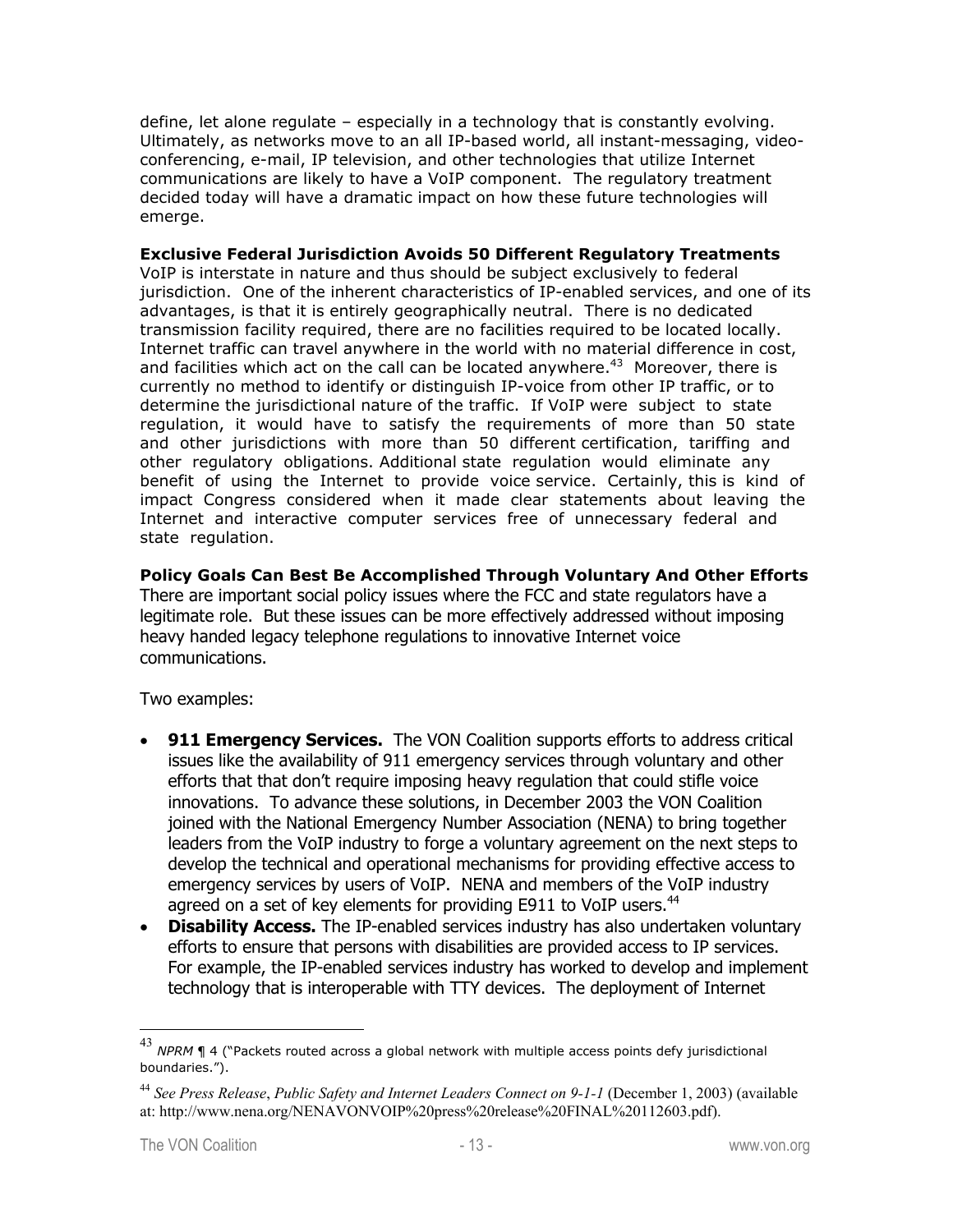enabled services has already had positive implications for access to communications by the hearing impaired. For instance, video relay service, an Internet-based video interpreting service for the deaf, now offers callers options involving web cameras for sign language.

#### **Existing Economic Subsidy Mechanisms Must Be Reformed**

Today's universal service system and inter-carrier compensation regime are in dire need of reform. The FCC needs to first reform these existing regulatory frameworks before considering whether and how they should apply to VoIP.

• *Universal Service Reform.* In today's economy, it is more important than ever that consumers in rural areas have access to affordable communications services and innovative new technologies regardless of where they live. The VON Coalition has long supported the goals of the universal service program. Even under the current USF regime, VoIP providers contribute to universal service either directly or indirectly. When an information service provider purchases an underlying telecommunications input, this generates indirect contributions to universal service support mechanisms.

The VON Coalition believes that VoIP already meet the goals of universal service and need not be subject to these regulatory regimes. But before the Commission even considers whether to impose these requirements on VoIP, the FCC must first reform the existing regulatory frameworks. The VON Coalition is committed to bolstering and reforming universal service in a way that puts universal service on a more solid financial footing going forward and supports a numbers or connections based approach. A numbers- or connections-based contribution mechanism would better ensure the continued sustainability of the Universal Service Fund than any attempt simply to include IP-enabled and other information services in the current revenue-based mechanism.

• *Inter-Carrier Compensation Reform.* As for inter-carrier compensation, the Commission should move away from a hodgepodge of implicit subsidies and towards a rational series of voluntary inter-carrier business arrangements.<sup>45</sup> It's a broken system in need of reform. Applying a broken system to new technologies could stifle innovation and consumer benefits. Applying access charges on any class of VoIP service is unnecessary because incumbent phone companies are already fully compensated for their costs when Internet phone calls are terminated on their networks. When a phone company terminates VoIP services on its network, the phone company receives either reciprocal compensation and/or local end-user business line rates – in either case fully compensating them for the cost of the network. At the federal level, Congress has required the FCC to eliminate inefficient implicit subsidies from interstate access charges.<sup>46</sup> Rather than imposing legacy access charges adopted for a 100 year old telephone

 $\overline{a}$ <sup>45</sup> The impact of VoIP on access charges revenue is minimized by current rules governing access charges that accommodate ISP usage. Under an access charge exemption dating to the 1980's, ISPs compensate local exchange carriers through the purchase of business lines, not switched access.

<sup>&</sup>lt;sup>46</sup> Chairman Powell recently remarked that "We must make all implicit subsidies explicit to ensure continued high-quality, affordable service and network investment. To that end, I applaud those states that have undertaken efforts to adjust retail rate structures and intra-state access charges." *Remarks of Michael K. Powell, Chairman, FCC, at the National Association of Regulatory Commissioners General Assembly*, Washington, DC (March 10, 2004) (available at: http://hraunfoss.fcc.gov/edocs\_public/attachmatch/DOC-244737A1.doc).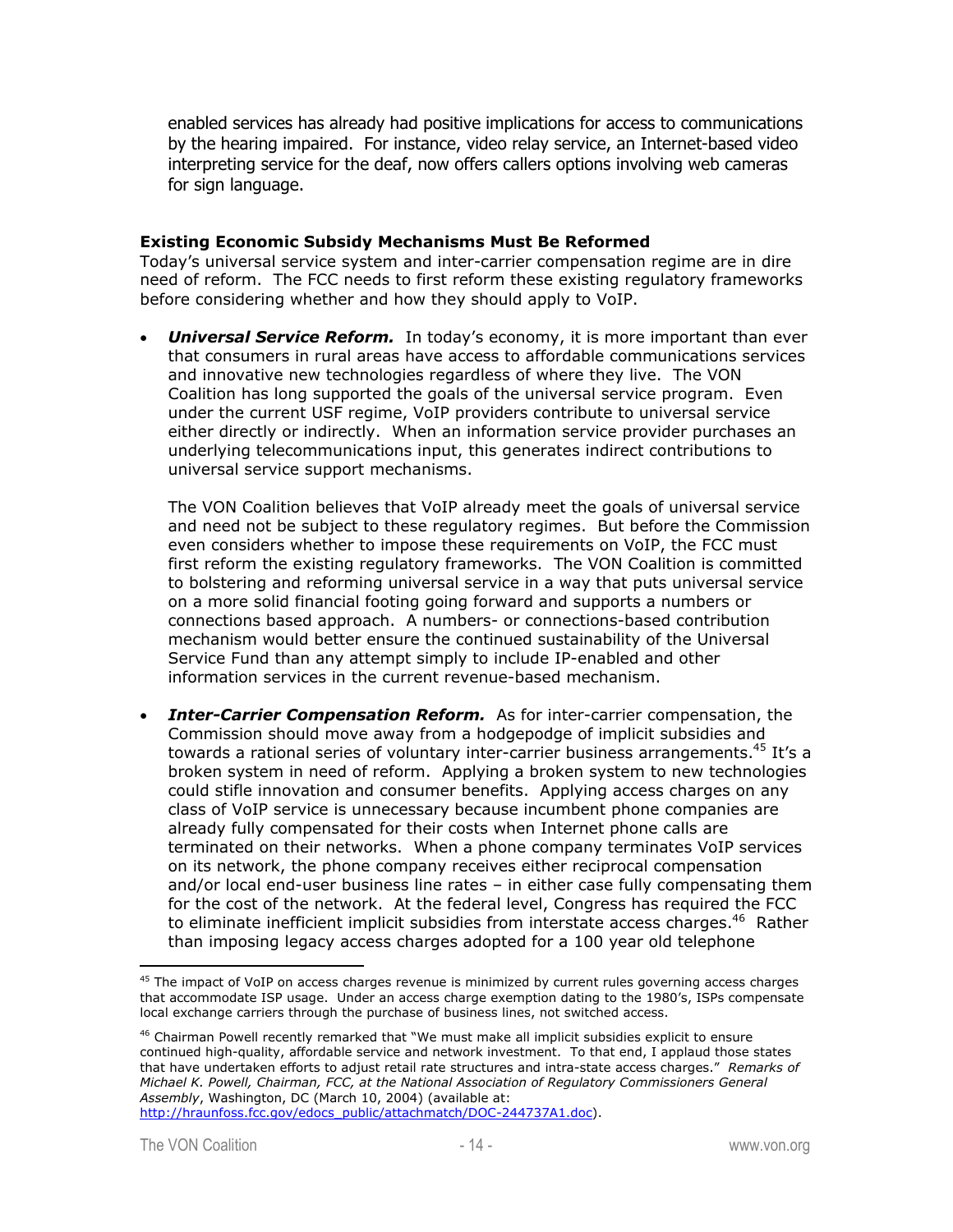network on innovative Internet communications services, the Commission should overhaul the current access charge regime.<sup>47</sup> "Bill and keep" may well turn out to be an effective arrangement as it has been in much of the IP world.

#### **CONCLUSION:**

VOIP is one of the most significant advancements in communications since the arrival of e-mail. The potential for a vast new wave of VoIP-led technological innovation is here. It has the potential for speeding investment, innovations and economic growth. It can deliver greater choices, lower costs, higher broadband demand, and innovative new services. In order to unlock these vast new benefits, policymakers need to help overcome a set of emerging policy challenges and nurture future innovation. Policymakers need only maintain their successful hands off approach to regulating the Internet for all forms of VoIP.

# **About the VON Coalition:**

The VON Coalition consists of leading VoIP companies, on the cutting edge of developing and delivering voice innovations over Internet. The coalition, which includes AT&T, BMX, Callipso, CallSmart, Convedia, Covad, IceNet, iBasis, Intel, Intrado, MCI, Microsoft, PointOne, Pulver.com, Skype, TeleGlobe, Texas Instruments, VocalData, and Voiceglo, believe that American's are fundamentally better off with a generally hands off regulatory approach to Internet and Internet based services like VoIP. Since its inception, the VON Coalition has consistently advocated that federal and state regulators maintain current policies of refraining from extending legacy regulations to Internet services, including VoIP. More information about the VON Coalition can be obtained at the following website: http://www.von.org or by calling Jim Kohlenberger at (703) 237-2357.

 $47$  In 2001, the Commission initiated a proceeding to revise the intercarrier compensation regime. *Developing a Unified Intercarrier Compensation Regime, Notice of Proposed Rulemaking*, 16 FCC Rcd 9610 (2001).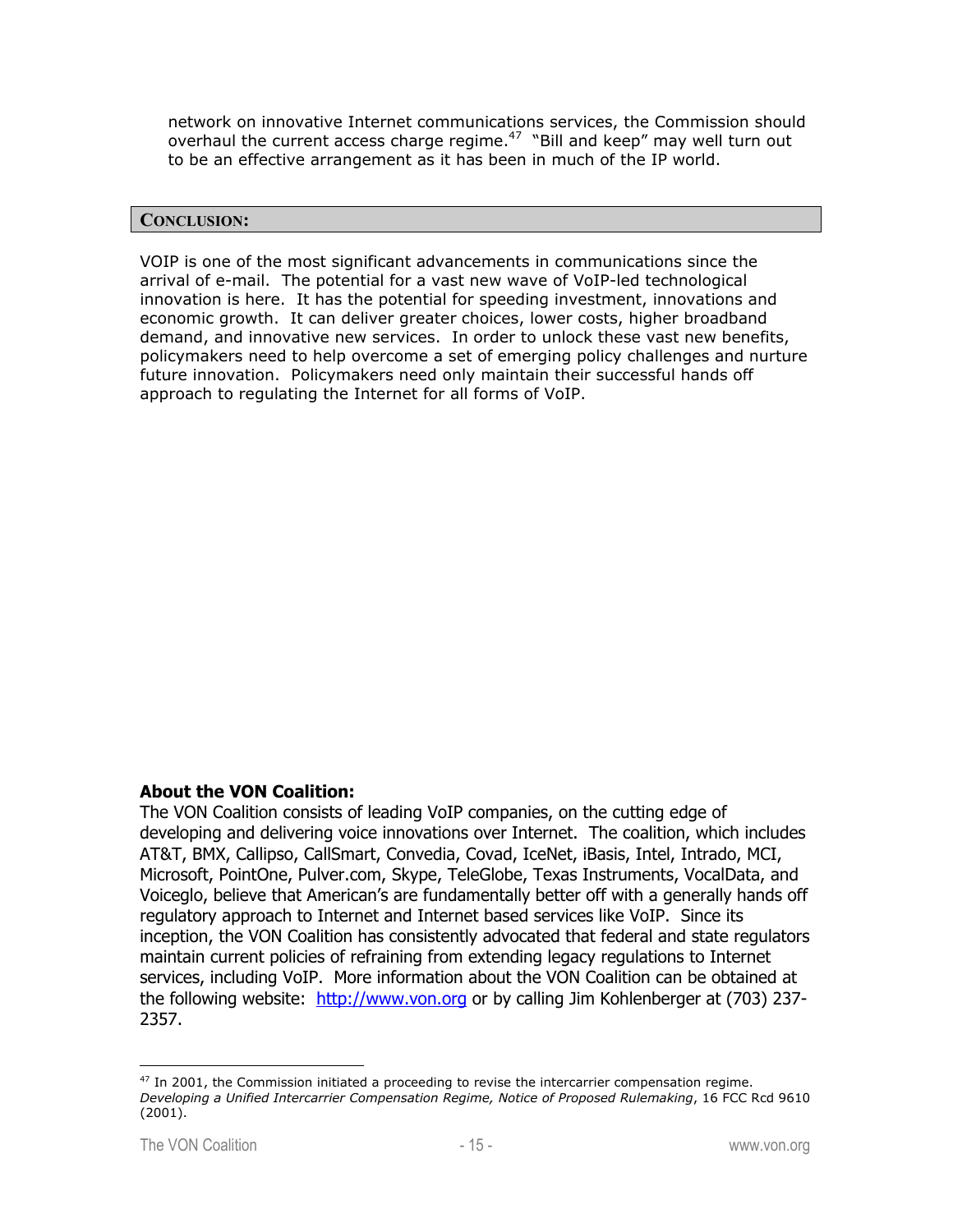# **VOICE ON THE NET (VON) COALITION POLICY PRINCIPLES**

The longstanding U.S. policy of "hands off the Internet," has been emulated by governments everywhere and has been an enormous success. VoIP is a force for increased competition, a platform for innovation, and a driver of broadband deployment.

*"I believe that IP-based services such as VOIP should evolve in a regulation-free zone. No regulator, either federal or state, should tread into this area without an absolutely compelling justification for doing so."* 

-- FCC Chairman, Michael Powell

#### **The best public policy is to refrain from applying traditional telecom regulation to VoIP and to affirmatively create a national policy vision that ensures that traditional telecom regulation does not apply to Internet voice communications throughout the country.**

While members of this coalition have different views on how much market power some facilities-based telecom providers have, we all agree that policies should be continued that permit entities that do not have significant market power to deploy voice over IP free from traditional telecom regulation.

The Coalition freely concedes that there are important social policy issues where the FCC and state regulators have a legitimate role. The VoIP community is prepared to work constructively on such issues, including providing access to those with disabilities, access to emergency services, cooperation with law enforcement, secure funding for universal service, and reform of inter-carrier compensation. These legitimate concerns can be addressed without imposing heavy regulation on VoIP and that if they are addressed successfully the pressure to regulate VoIP will dissipate. The coalition supports efforts to address these issues including:

- **Emergency Services.** VoIP industry representatives have been working with the National Emergency Number Association's ("NENA's") VoIP/Packet Technical Committee and VoIP Operations Committee to assess the current state of 911 provisioning in VoIP environments and to develop 911 solutions. There are important differences between the provision of 911 for traditional PSTN traffic and for VoIP, but there is every reason to expect that technical solutions exist to provide users with reliable access to public safety services. NENA and representatives of the VoIP industry recently reached a voluntary agreement on the next steps to develop the technical and operational mechanisms for providing effective access to emergency services by users of VoIP.
- **Law Enforcement.** Voluntary efforts also are underway with respect to compliance with CALEA, the statute that addresses cooperation with law enforcement. Packet-switched technology poses unique technical issues, but manufacturers and providers of VoIP are moving ahead to implement compliance capabilities into their systems. Moreover, CALEA has a different definition of telecommunications than the Communications Act, so there is no need to define VoIP as telecommunications for Communications Act purposes in order to mandate that VoIP manufacturers and service providers cooperate with law enforcement.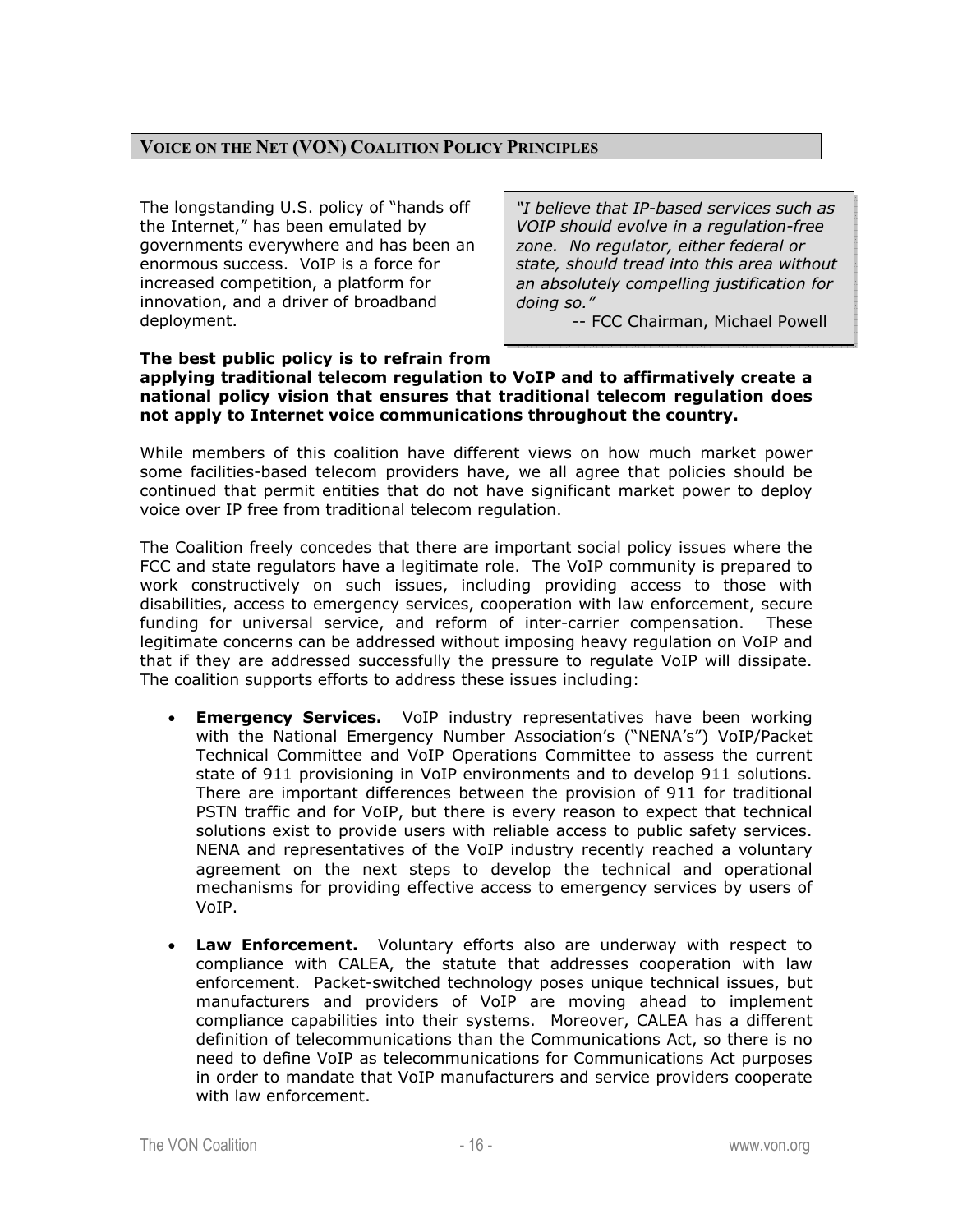- **Universal Service.** As for universal service, of course, VoIP providers directly or indirectly already contribute to USF. The fact that more and more calls, including wireless and business calls made on modal access as well as some VoIP calls, don't contribute or contribute unevenly to USF should not be an excuse for regulation of all these modes. Instead, what is needed is reform of funding for explicit USF. We believe that a numbers-based contribution mechanism would better ensure the continued sustainability of USF than any attempt simply to include VoIP or other information services in the current revenue-based mechanism. If one of the goals of universal service is to provide affordable voice communications to rural America, then no technology offers more promise for providing more affordable communications, not only to rural America, but to all of America.
- **Inter-carrier compensation.** We urge the FCC to move away from a hodgepodge of implicit subsidies and towards a rational series of voluntary inter-carrier business arrangements with regulation required only when there is effective monopoly ownership of a bottleneck. "Bill and keep" may well turn out to be an effective arrangement as it has been in much of the IP world.
- **Phone-to-Phone VoIP Regulation.** One suggestion that has been made is that phone-to-phone Voice over IP be regulated while "other" VoIP is not. This would be a mistake even if it were possible and it is, in fact, impossible to define today what is a phone. It is phone-to-phone traffic which has funded and continues to fund the buildout of a worldwide network of interfaces between the PSTN and the Internet around the world. These interfaces are necessary so that VoIP phone and voice PBXes can connect with the TDM world and vice versa. It is the existence of these networks of traffic exchange points which are making possible the deployment of innovative new VoIP services because the users of these services have full connectivity to the TDM world – not just to other VoIP users.
- **State Role.** We also don't deny that there is a legitimate role for state governments, but that role has to be defined in a way that is consistent with the interstate nature of the Internet and the practical problems that would be caused by varying state regulation.
- **FCC Role.** We believe that the FCC has the legal authority to continue to keep its hands off the Internet and IP networks even when they are used for voice applications. Voice over IP should be classified as an information service and regulated only to the extent necessary pursuant to the Commission's Title I or ancillary jurisdiction.

**VoIP providers shouldn't be regulated like phone companies with large market power.** The historic reason for telephony regulation was the existence of monopoly providers and an infrastructure which made it nearly impossible to challenge such monopolies even in the rare case where it was legal to do so. In contrast, a provider of a VoIP service has no need to own or build the infrastructure on which the service is delivered and, since there are no historic or even nascent VoIP monopolies, there is simply no basis for regulation of any such provider that does not have significant market power.